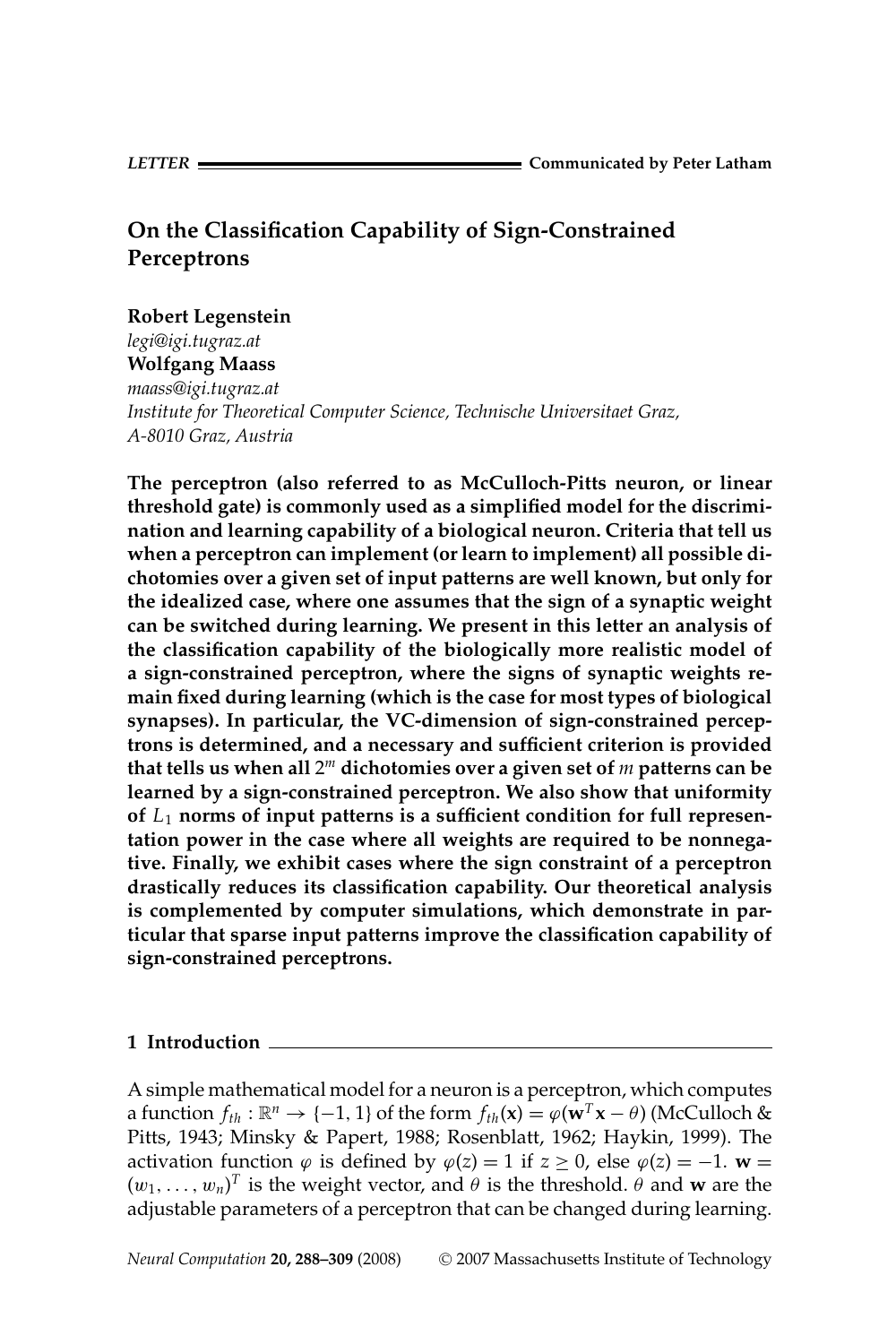If one uses a perceptron as the model for a readout neuron from a neural circuit, then the vector  $\mathbf{x} = (x_1, \ldots, x_n)^T$  represents the synaptic inputs that this readout receives at a certain time *t* from a set of *n* neurons in the circuit. If the neurons in the circuit are modeled as spiking neurons, then  $x_i$  could, for example, be defined as the number of spikes that the *i*th presynaptic neuron emitted during a preceding time interval  $[t - \Delta, t]$  of length  $\Delta$ . In this case *xi* represents an estimate of the current firing rate of the *i*th presynaptic neuron.

For an unconstrained perceptron, it is quite clear how the neural circuit that contains the *n* presynaptic neurons of this readout could optimally support the discrimination capability of the perceptron for *m* activation patterns  $x(1),...,x(m)$  of the *n* presynaptic neurons: it should make sure that the *n*-dimensional inputs  $x(1),...,x(m)$  are linearly independent. If that is the case and  $m \leq n$ , then a perceptron can learn (with the help of the perceptron learning rule) to compute any of the 2*<sup>m</sup>* possible classification functions (or dichotomies)  $h : \{x(1), \ldots, x(m)\} \rightarrow \{-1, 1\}.$ 

However there exists one significant discrepancy between physiological reality and the perceptron learning rule. In the perceptron learning rule, and also in most other commonly considered learning algorithm for linear neurons or perceptrons, weights can assume values of any sign and can even change their sign in the learning process. However, biological synapses are either excitatory or inhibitory and usually do not switch between excitation and inhibition. This fact is commonly referred to as Dale's law. In fact, many neurophysiologists prefer the assumption that only excitatory synapses are directly used for learning, whereas inhibitory synapses are tuned for other tasks (such as gain regulation or regulation of the firing threshold of a neuron, or timing of firing). In the latter case, one arrives at a perceptron with nonnegative weights as a more realistic model for a readout neuron.

We consider in this letter the case where the readout is modeled by a perceptron with sign-constrained weights (i.e., by a linear threshold gate that obeys Dale's law). For any vector  $\mathbf{s} = (s_1, \ldots, s_n) \in \{-1, 1\}^n$ , we define  $\mathbb{R}^n_{\mathbf{s}} \subseteq \mathbb{R}^n$  as

$$
\mathbb{R}_{\mathbf{s}}^{n} = \{ \mathbf{w} = (w_1, \ldots, w_n) \in \mathbb{R}^{n} | w_i s_i \geq 0 \text{ for all } i \in \{1, \ldots, n\} \}. \tag{1.1}
$$

A set  $\mathbb{R}^n_s$  of this type represents the space of possible weight assignments for such a perceptron, with  $s_i = 1$  if the *i*th presynaptic neuron is excitatory and  $s_i = -1$  if it is inhibitory. We define  $\mathbb{R}^n_+$  as the nonnegative subset of  $\mathbb{R}^n: \mathbb{R}^n_+ = \mathbb{R}^n_{(1,\ldots,1)}$ . An *n*-dimensional point (vector) **w** is called nonnegative if  $\mathbf{w} \in \mathbb{R}^n_+$ .

For a list  $\langle x(1), t(1) \rangle, \ldots, \langle x(m), t(m) \rangle$  of training examples  $\langle x(i), t(i) \rangle$ with target outputs  $t(i) \in \{-1, 1\}$ , the goal of perceptron learning is to find a weight vector  $\mathbf{w} \in \mathbb{R}^n$  and a bias  $\theta$  such that  $\varphi(\mathbf{w}^T \mathbf{x}(i) - \theta) = t(i)$ for  $i = 1, \ldots, m$ . For unconstrained weights, this is achieved, according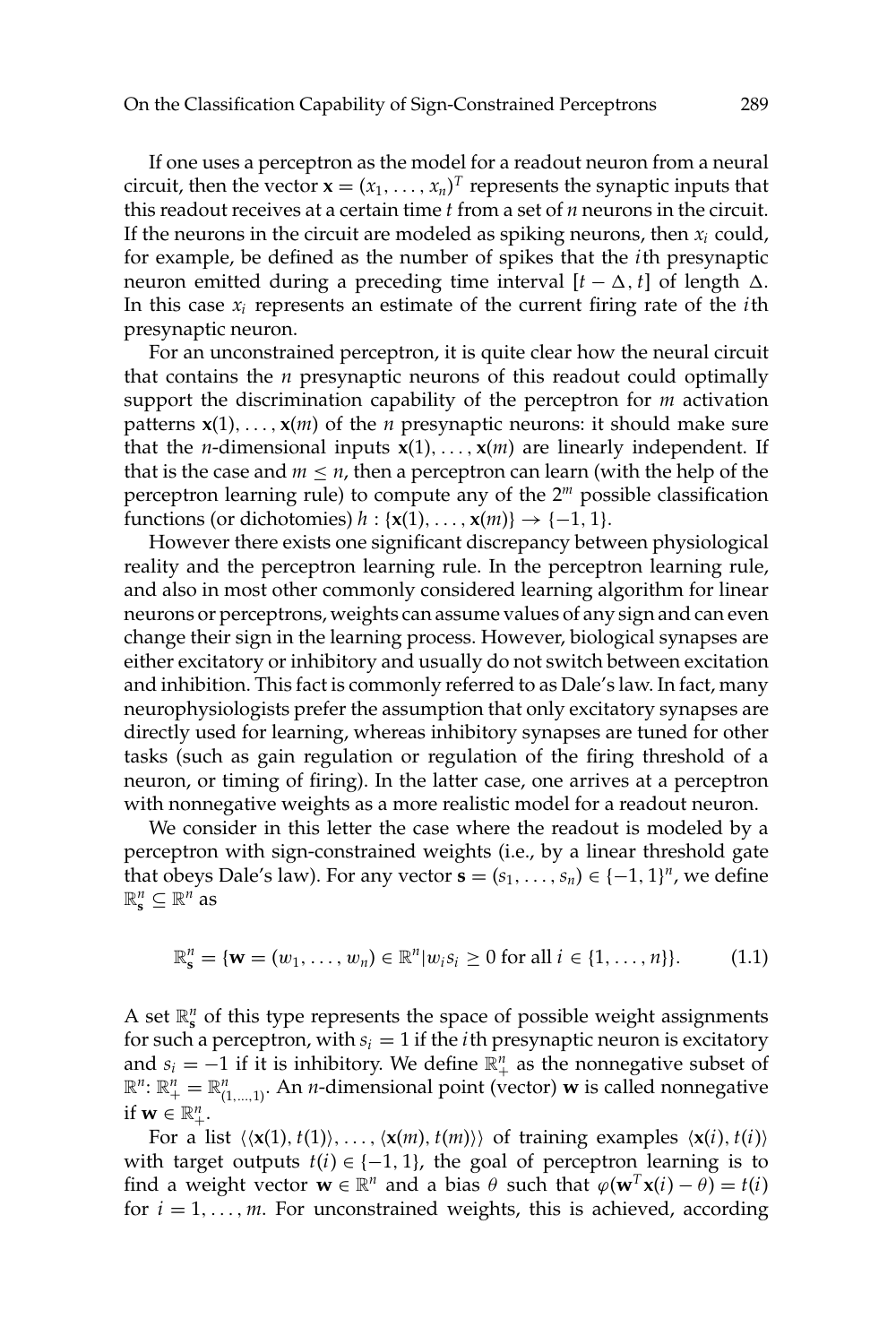to the perceptron convergence theorem, by the perceptron learning algorithm, provided that such weight vector exists (Rosenblatt, 1962; Minsky & Papert, 1988). A variation of the perceptron convergence theorem for sign-constrained weights was proven in Amit, Wong, and Campbell (1989). However this result provides no information about the discrimination capability of a sign-constrained perceptron. It tells us only that if a signconstrained perceptron can implement a given dichotomy, then it can learn it. Hence the result of Amit, Wong, et al. (1989) reduces all questions regarding learnability to realizability of given dichotomies by a sign-constrained perceptron. The latter is the topic of this letter.

The storage capacity of recurrent attractor neural networks with signconstrained weights was investigated in Amit, Campbell, and Wong (1989), based on the classical result by Gardner (1987) for unconstrained weights. For a single perceptron with input dimension *n*, Gardner calculated the relative volume of the weight space, which implements a randomly drawn dichotomy on *p* randomly drawn patterns from  $\{-1, 1\}$ <sup>*n*</sup>. The volume was calculated as a function of the loading level  $\alpha = p/n$ . Gardner (1987) showed that there is a critical value  $\alpha_c = 2$  of the loading level in the following sense: in the limit of large *n*, the relative volume of weights that implement a particular dichotomy on *p* patterns (averaged over randomly drawn dichotomies and randomly drawn patterns) vanishes for a loading level above  $\alpha_c = 2$ . Amit, Campbell, et al. (1989) showed that for sign-constrained weights,  $\alpha_c$  is exactly one-half of the value in the unconstrained case. However, this result does not provide information about the number of dichotomies that can be implemented by sign-constrained perceptrons for a given set of input patterns for finite *n* and does not determine the structure of point sets that maximize this number. Hence, it does not provide any information regarding the questions investigated in this letter. However, we show that for the interesting case of a critical loading level  $\alpha = 1$ , there exist point sets for which any dichotomy can be implemented with sign-constrained weights and that one can identify those point sets.

Building on the work of Gardner (1987) and Brunel, Hakim, Isope, Nadal, and Barbour (2004) calculated the weight distribution of a perceptron with nonnegative weights that stores a random set of patterns near its critical loading level. The authors showed that the perceptron with nonnegative weights is a good model for cerebellar Purkinje cells (with respect to linear summation and a small time window of temporal integration of inputs). Fitting their analytically derived weight distributions to that measured for granule cell–Purkinje cell synapses, a good agreement could be achieved. The main conclusion of this work was that optimal weight distributions for perceptrons with nonnegative weights contain a significant amount (more than 50%) of silent synapses (those with zero weight). The fact that such silent synapses are not pruned (they obviously do not contribute to the network behavior), points to the importance of sustained flexibility of neurons even in the adult (Brunel et al., 2004). The question how the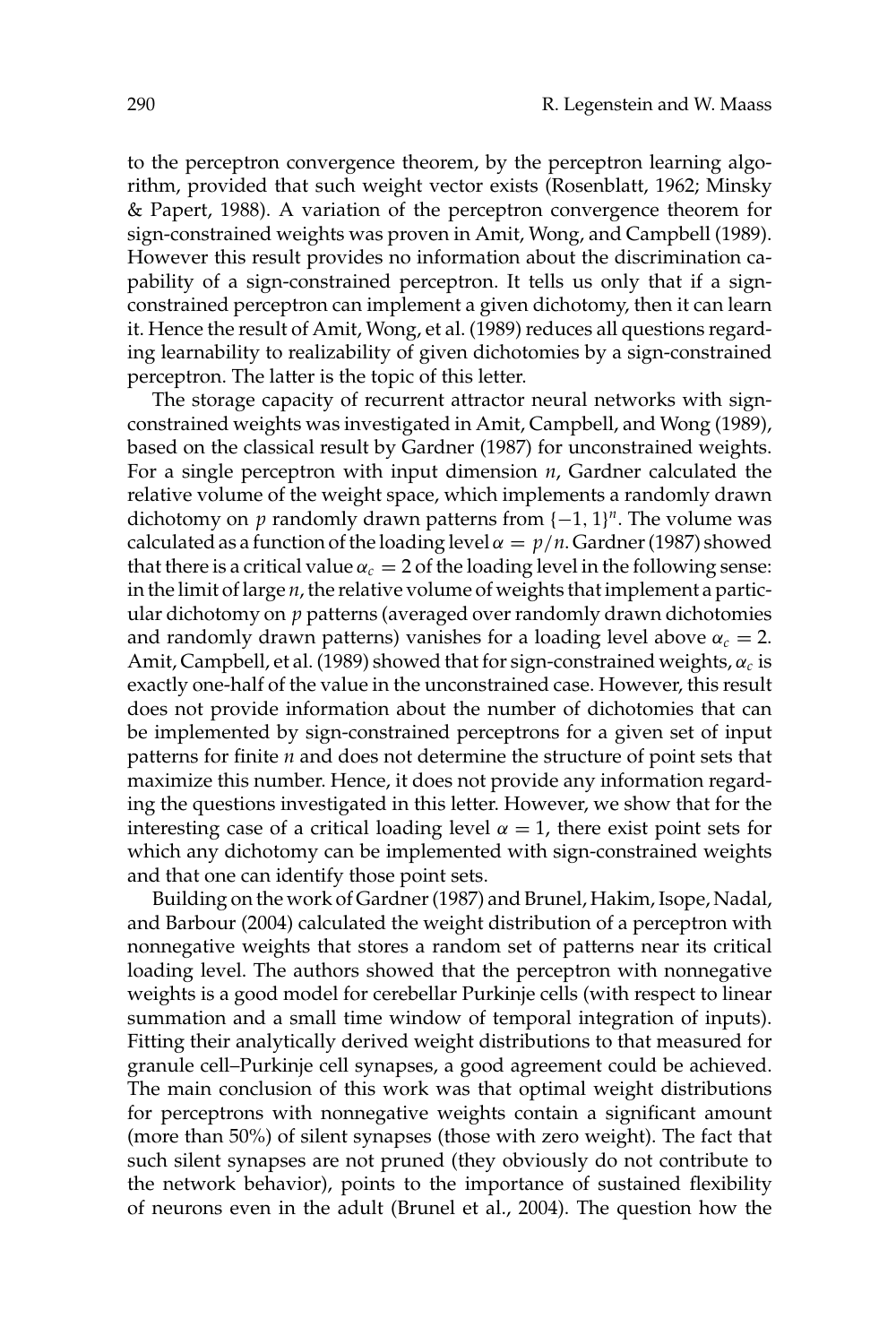(positive) weight constraint of these synapses reduces the flexibility of computation and learning for a Purkinje cell (modeled by a perceptron) was not addressed in that article. This question is the main topic of this letter.

So far, little has been known about the expressive power and generalization capability of sign-constrained perceptrons. The VC-dimension (which has value  $n + 1$  for an unconstrained perceptron with input dimension  $n$ ) is a standard measure for the expressive power and generalization capability of a learning device (see Vapnik, 1998, and Bartlett & Maass, 2003). The VCdimension of a class  $H$  of hypotheses (the class of hypotheses which can be implemented by the learner) is defined as the size of the largest set *S* of points on which hypotheses from  $H$  have unrestricted expressive power (in the sense that any  $h' : S \to \{-1, 1\}$  can be realized by some  $h \in \mathcal{H}$ ). Hence, it informs us about the size of the largest possible best-case input point set for the hypothesis class  $H$ . We show in section 2 that the VC-dimension of sign-constrained perceptrons is only by 1 smaller than that of unconstrained perceptrons. This implies that there exist also for sign-constrained perceptrons sets  $S = \{x(1), \ldots, x(n)\} \subseteq \mathbb{R}^n$  of *n* inputs on which a perceptron can produce (and also learn according to Amit, Wong, et al., 1989) each of the 2*<sup>n</sup>* theoretically possible dichotomies—in spite of its sign constraint. However, we show in section 3 that such sets *S* for which sign-constrained perceptrons achieve their maximal possible flexibility (we call such sets *S* shatterable) are much sparser than for unconstrained perceptrons. Whereas unconstrained perceptrons achieve this for any set  $S$  of  $\leq n$  linearly independent vectors **x**(*i*), we show in theorem 2 that linear independence does not entail any significant flexibility for sign-constrained perceptrons. This fact gives rise to the question whether there exists any property of sets  $S = \{x(1), \ldots, x(m)\} \subseteq \mathbb{R}^n$  that guarantees for  $m \le n$  that a sign-constrained perceptron can learn to compute all of the 2*<sup>m</sup>* possible dichotomies over *S*. We present such property in section 3 (see theorem 4). In fact we present a sufficient and necessary condition that requires checking whether a system of *m* linear equations is solvable (the straightforward approach would require checking 2*<sup>m</sup>* systems, which is infeasible for reasonable *m*). In the case of  $m = n$ , this condition can be stated as: a sign-constrained perceptron can learn to compute all of the  $2^m$  possible dichotomies over  $\{x(1),...,x(m)\}$  if and only if a scaling vector **v** exists that respects the sign constraints with nonzero entries such that  $\mathbf{v}^T \mathbf{x}(i) = 1$  for all *i*.

In the case of perceptrons with nonnegative weights and inputs, this condition can be interpreted as a requirement that all vectors **x**(*i*) in the set have the same norm for a scaled version of the  $L_1$  norm (where the components of **v** are the scaling factors). Furthermore, in this case, uniformity of the *L*<sup>1</sup> norms of the input vectors  $x(i)$  is a sufficient condition for shatterability. We analyze in section 4 through computer experiments to what extent it suffices when this property is just approximately satisfied. Furthermore we show that the classification capability of sign-constrained perceptrons is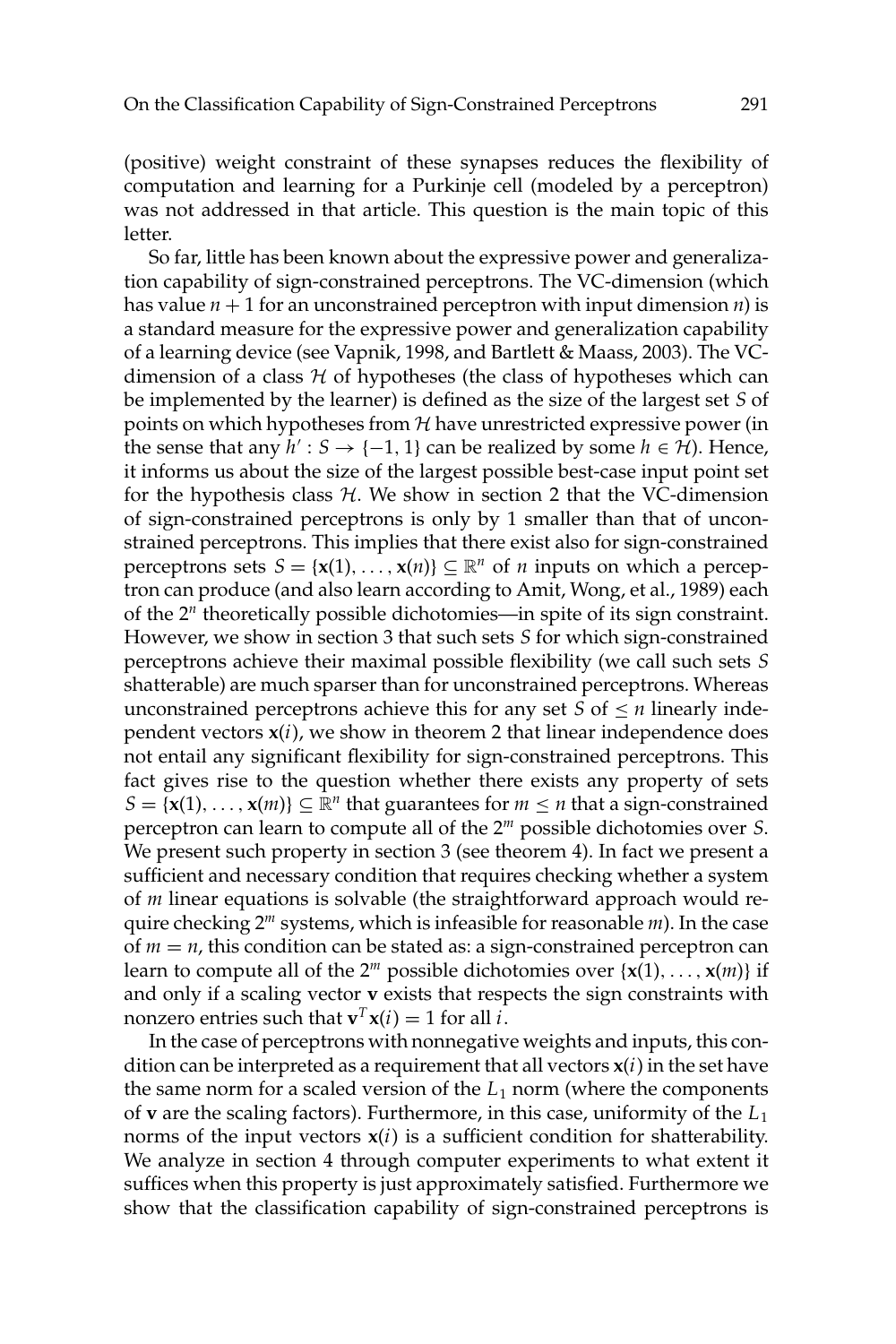substantially larger for sparse input patterns, thereby exhibiting an unexpected new benefit of sparse coding for neural computation.

# **2 An Optimal Bound for the VC-Dimension of Sign-Constrained Perceptrons**

For a vector  $\mathbf{s} \in \{-1, 1\}^n$ , we denote by  $\mathcal{H}_\mathbf{s}^n$  the class of functions  $f : \mathbb{R}^n \to$ {−1, 1} computable by perceptrons with weights constrained to have signs given by **s**, formally:

**Definition 1.** *For a vector*  $\mathbf{s} \in \{-1, 1\}^n$ ,  $\mathcal{H}_\mathbf{s}^n$  *is the set of functions*  $f : \mathbb{R}^n \to$  $\{-1, 1\}$  *of the form*  $f(\mathbf{x}) = \varphi(\mathbf{w}^T \mathbf{x} - \theta)$  *with*  $\mathbf{w} \in \mathbb{R}_s^n$  *and*  $\theta \in \mathbb{R}$ *.* 

For any class  $H$  of functions from some domain *D* into  $\{-1, 1\}$ , the VCdimension of  $H (VC - Dim(H))$  is defined as the size of the largest<sup>1</sup> subset  $D'$  of its domain  $D$ , which is shattered by  $H$ , that is, for which every dichotomy *h*<sup>*'*</sup> over *D'* (each of the  $2^{|D'|}$  many functions *h'* : *D'*  $\rightarrow$  {-1, 1}) can be represented as a restriction of some function  $h \in \mathcal{H}$  to the subdomain *D*<sup> $\prime$ </sup> (there exists some *h* in  $H$  so that  $h'(x) = h(x)$  for all  $x \in D'$ ). The VCdimension of a class  $H$  of functions had been introduced by Vapnik and Chervonenkis (1971) as the main tool for estimating the number of training examples needed for training a learning algorithm (that outputs hypotheses from  $H$ ) in order to achieve a given error probability on test examples (see Vapnik, 1998; a short review is given in Bartlett & Maass, 2003). It is well known that the VC-dimension of unconstrained perceptrons with *n* inputs is  $n + 1$ . Figure 1 illustrates how the class of unconstrained perceptrons shatters a point set consisting of three points in  $\mathbb{R}^2$ . We show in this letter that constraining the weights of a perceptron reduces its VC-dimension only by 1. This small reduction of the VC-dimension is insofar surprising as the hypothesis space  $H$  itself is drastically reduced through the introduction of a sign constraint vector **s**, for example, to the class of all *monotone* linear threshold functions for  $\mathbf{s} = (1, 1, \ldots, 1)$ . It implies that a sign-constrained perceptron needs (for a worst-case probability distribution of examples) almost the same number of training examples as an unconstrained perceptron in order to achieve a given error rate on test examples, in spite of its significantly reduced expressive power.

**Theorem 1.**  $VC - Dim(\mathcal{H}_s^n) = n$ , for every  $\mathbf{s} \in \{-1, 1\}^n$ .

We give a formal proof of  $VC - Dim(\mathcal{H}_s^n) \ge n$  in appendix A. Here we will give the main idea of this proof in order to provide some intuition,

<sup>&</sup>lt;sup>1</sup>In case that subsets *D'* of arbitrarily large finite size are shattered by  $H$ , one says that the VC-dimension of  $H$  is infinite.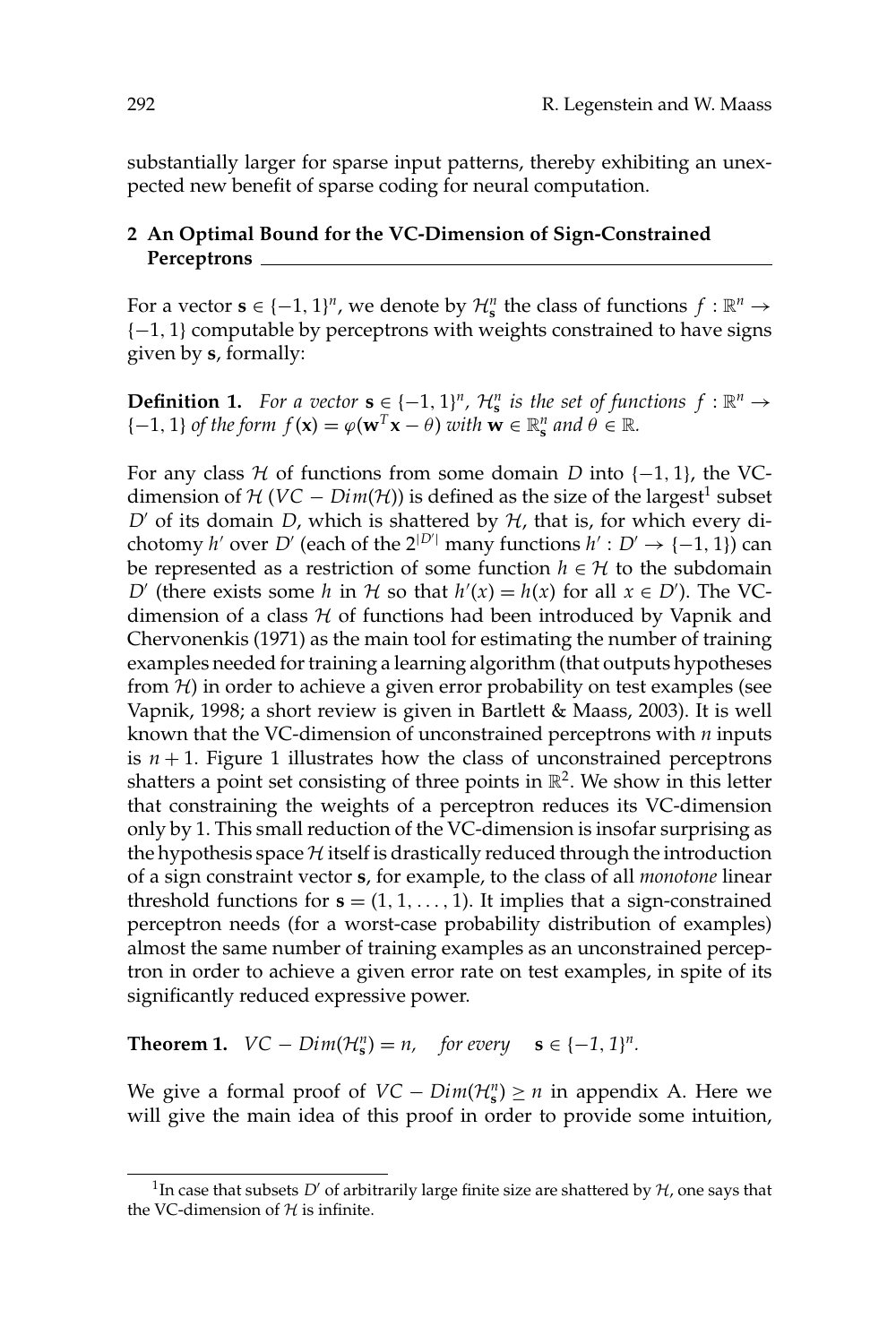

Figure 1: Eight dichotomies for a set  $D := \{(0, 0), (0, 1), (1, 0), (1, 1)\}$  of four points in  $\mathbb{R}^2$  can be realized by the class  $\mathcal{H}^2$  of unconstrained perceptrons. For each of the eight functions  $h \in H^2$  illustrated, the shaded region represents the half-space where  $h(x) = 1$ . When a point  $x \in D$  satisfies  $h(x) = 1$ , it is marked as an  $\mathcal{X}$ ; when it satisfies  $h(\mathbf{x}) = -1$ , it is marked as a circle. The functions illustrated show that the subset  $D' := \{(0, 0), (0, 1), (1, 0)\}$  of *D* is shattered by  $\mathcal{H}^2$ . Since each  $h \in \mathcal{H}^2$  defines a half-plane in  $\mathbb{R}^2$ , one can see easily that the set *D* itself cannot be shattered by  $H^2$ . This is true for any set *D* of four points in  $\mathbb{R}^2$ .

which will prove useful also for the following sections. To simplify matters, we restrict our intuitive arguments to nonnegative weights (i.e., **). We can assume without loss of generality that the weight** vector is not the null vector.<sup>2</sup> A weight vector  $\mathbf{w} \in \mathbb{R}^n$  and threshold  $\theta$ define a hyperplane by the linear equation  $\mathbf{w}^T \mathbf{x} = \theta$ . We say that a point **x** is above the hyperplane if  $w^T x > \theta$  and below the hyperplane if  $w^T x < \theta$ . A nonnegative weight vector is constrained to the nonnegative quadrant of  $\mathbb{R}^n$ , and the hyperplane is perpendicular to this weight vector. We call a hyperplane constrained if its weight vector is constrained and nonnegative if its weight vector is nonnegative.

In order to shatter a point set *S* with nonnegative perceptrons, all dichotomies on *S* have to be implemented with such restricted hyperplanes. This can easily be done for *n* points, which are placed directly on the axes of the coordinate system (e.g., the point set  $S = {\bf{e}}_i | i = 1, \ldots, n$ ). Here,  ${\bf{e}}_i$ is the *i*th unit vector with the *i*th entry being 1 and other entries being zero (see Figure 2A). We can find a nonnegative hyperplane that goes through these points. Then we can slightly tilt the hyperplane such that an arbitrary

<sup>&</sup>lt;sup>2</sup>A perceptron with the null weight vector can implement only the two constant functions, and for a given set of input patterns, these functions can also be implemented by perceptrons with a nonnegative weight vector of nonzero length.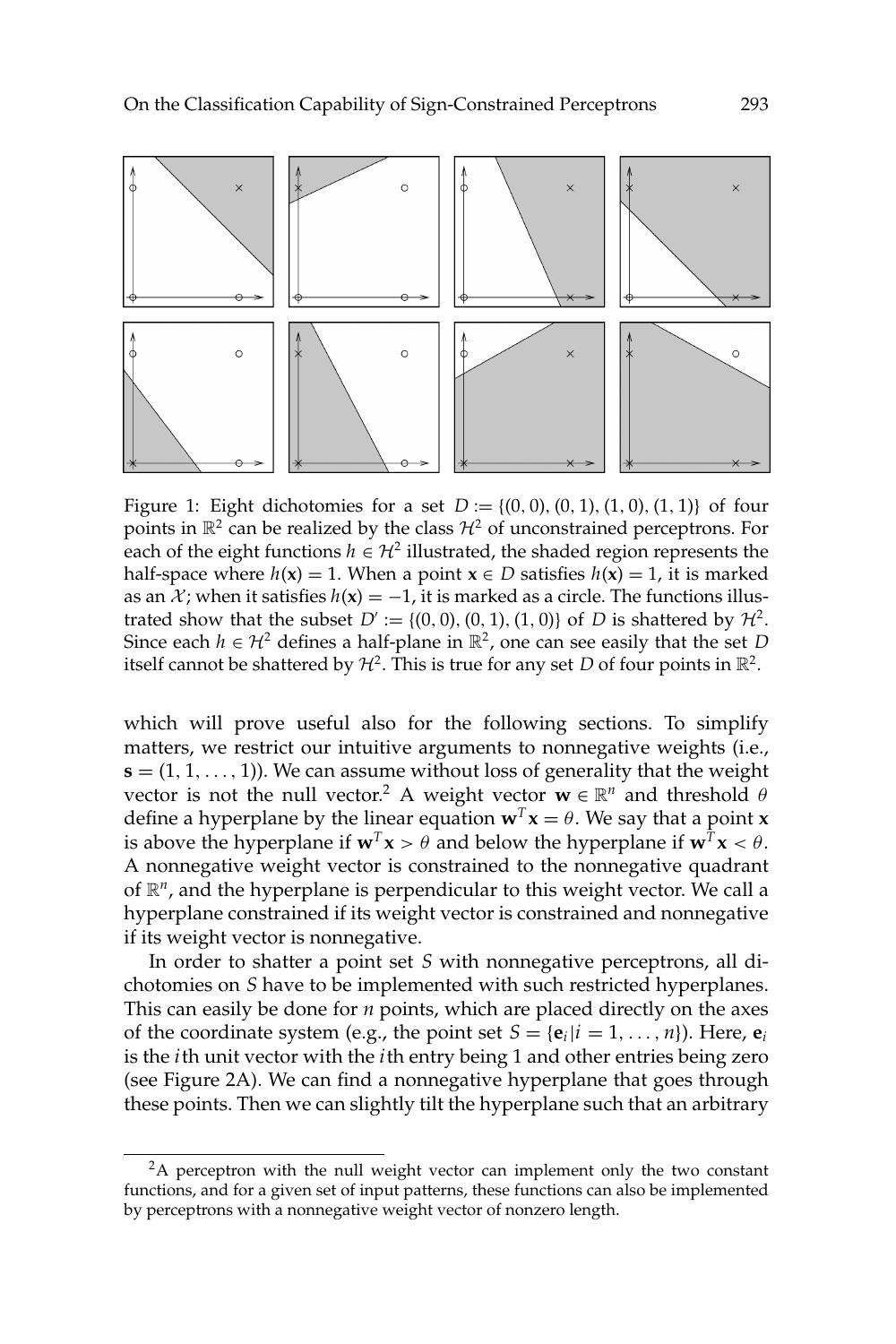

Figure 2: Shattering of point sets with nonnegative weights in three dimensions. (A) A nonnegative weight vector **w** is restricted to the positive quadrant of weight space. The corresponding hyperplane is indicated by the gray triangle. Lines "behind the hyperplane" are plotted in dark gray. **x**(1), **x**(2), and **x**(3) are points on the axes of the coordinate system. The hyperplane goes through these points. (B) A given dichotomy on the points  $x(1)$ ,  $x(2)$ , and  $x(3)$ can be realized by slightly tilting the hyperplane from *A*). The hyperplane shown here corresponds to a perceptron that classifies  $x(2)$  negative and  $x(1)x(3)$ positive.

subset of points in *S* is above the hyperplane, and the other points of *S* are below it (see Figure 2B). This finishes our description of the idea for proving *VC* − *Dim*( $\mathcal{H}_{\mathbf{s}}^n$ ) ≥ *n*.

To prove that  $VC - Dim(\mathcal{H}_s^n) \leq n$ , we show that for each point set *S* that can be shattered by perceptrons with sign-constrained weights, one can construct a point set *S'* with one additional point, which can be shattered by some unconstrained perceptron. Hence, if one could shatter a point set of  $n+1$  points with constrained perceptrons, the VC-dimension of unconstrained perceptrons would be at least  $n + 2$ , which is a contradiction. We sketch the construction of *S*<sup>'</sup> for nonnegative weights (i.e.,  $\mathbf{s} = (1, 1, \ldots, 1)$  in the following. Since we can shatter *S*, we can fix for each dichotomy  $h_i : S \rightarrow \{-1, 1\}$  one nonnegative hyperplane  $H_i$  defined by  $\mathbf{w}(i)$ ,  $\theta(i)$ , which realizes this dichotomy ( $i = 1, \ldots, 2^{|S|}$ ). We can assume that no point in *S* is on one of these hyperplanes (a point **x** is on the hyperplane *H<sub>i</sub>* if  $\mathbf{w}(i)^T \mathbf{x} = \theta(i)$ ). Note that for any point  $\mathbf{x} \in S$ , if  $\mathbf{w}^T \mathbf{x} > \theta$ , then  $-\mathbf{w}^T\mathbf{x} < -\theta$ . Hence, the "flipped" hyperplane *H*<sup>*i*</sup> defined by  $-\mathbf{w}(i)$  and  $-\theta(i)$  realizes the dichotomy  $-h_i$  for  $i \in \{1, ..., 2^{|S|}\}\$ . Hence, the point set *S* can also be shattered with the set of flipped hyperplanes. Furthermore, there exists a point **p** that is above all hyperplanes  $H_1, \ldots, H_{2^{|S|}}$  (therefore,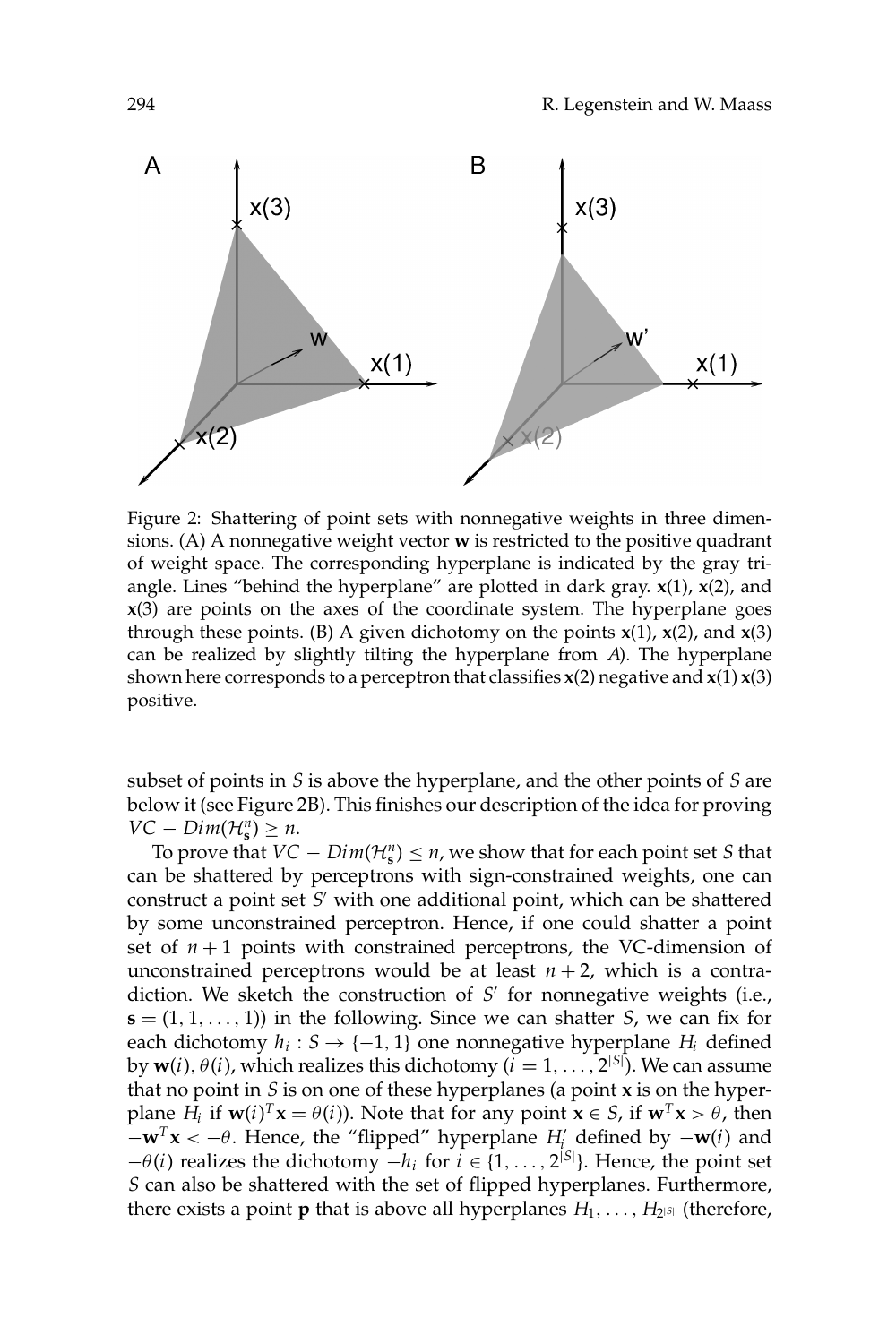$\mathbf{p} \notin S$ ).<sup>3</sup> This point  $\mathbf{p}$  is below all flipped hyperplanes  $H'_1, \ldots, H'_{2^{|S|}}$ . Hence, there exists a separating hyperplane for each dichotomy on  $S' = S \cup \{p\}$  in  $\{H_1, \ldots, H_{2^{|S|}}, H_1^{\prime}, \ldots, H_{2^{|S|}}^{\prime}\}$ . It follows that *S*' can be shattered by unconstrained perceptrons. A rigorous proof can be found in appendix A.

Theorem 1 implies that the generalization capabilities of sign-constrained perceptrons (for worst-case probability distribution of examples) are only marginally better than for unconstrained perceptrons. Hence, if a perceptron learns a classification on some input distribution, there cannot exist a general guarantee that the number of errors after learning on data coming from the same distribution is much better for sign-constrained perceptrons than for unconstrained ones.

### **3 A Characterization of Those Sets of Patterns on Which Sign-Constrained Perceptrons Have Unlimited Classification Capability**

The VC-dimension of a class  $H$  informs us only about the size of the largest set *S* of points that can be shattered by  $H$ , that is, on which hypotheses from H have unrestricted expressive power (in the sense that any  $h' : S \rightarrow \{-1, 1\}$ can be realized by some  $h \in H$ ). But the VC-dimension does not provide any information about the frequency (or mathematical structure) of these point sets  $S$  that are "ideal" with regard to the expressive power of  $H$ . It could, for example, be the case that these "ideal" sets *S* are very rare and that practically, the expressive power of a learning algorithm with hypothesis space  $H$  is much less than suggested by the value of  $VC - Dim(H)$ . This question is, for example, relevant if one considers a neuron  $v$  (modeled by a linear threshold gate) in a neural circuit and the sign-vector **s** is defined by the type (excitatory or inhibitory) of the *n* synapses onto this neuron v. If one wants to know how much this sign constraint **s** reduces the potential of this neuron v to learn an arbitrary dichotomy on a given set *S* of *m* activation patterns of the *n* presynaptic neurons, one needs to know under what conditions on *S* this neuron v can shatter this set *S*. For the classical theory without a sign constraint, there is a clear answer: a set  $S \subseteq \mathbb{R}^n$  can be shattered by a perceptron if and only if the points in *S* are linearly independent. But for the case of sign-constrained perceptrons, the situation is completely different.

Figure 3A shows that for linearly independent points drawn uniformly from  $[0, 1]^n$ , the fraction  $F_{\text{shat}}$  of point sets *S* that can be shattered with nonnegative weights drops exponentially with the dimension *n*. The same holds true if the vectors in *S* are normalized to have the same *L*<sup>2</sup> norm. The

<sup>&</sup>lt;sup>3</sup>Consider points of the form  $\gamma$ **1** with **1** =  $(1, 1, ..., 1)^T$  and  $\gamma > 0$ . For large enough *γ*, we have  $w(i)$ <sup>T</sup>(γ1) >  $θ(i)$  for all *i* ∈ {1, . . . , 2<sup>|S|</sup>}, since all  $w(i)$  are nonnegative and not the null vector.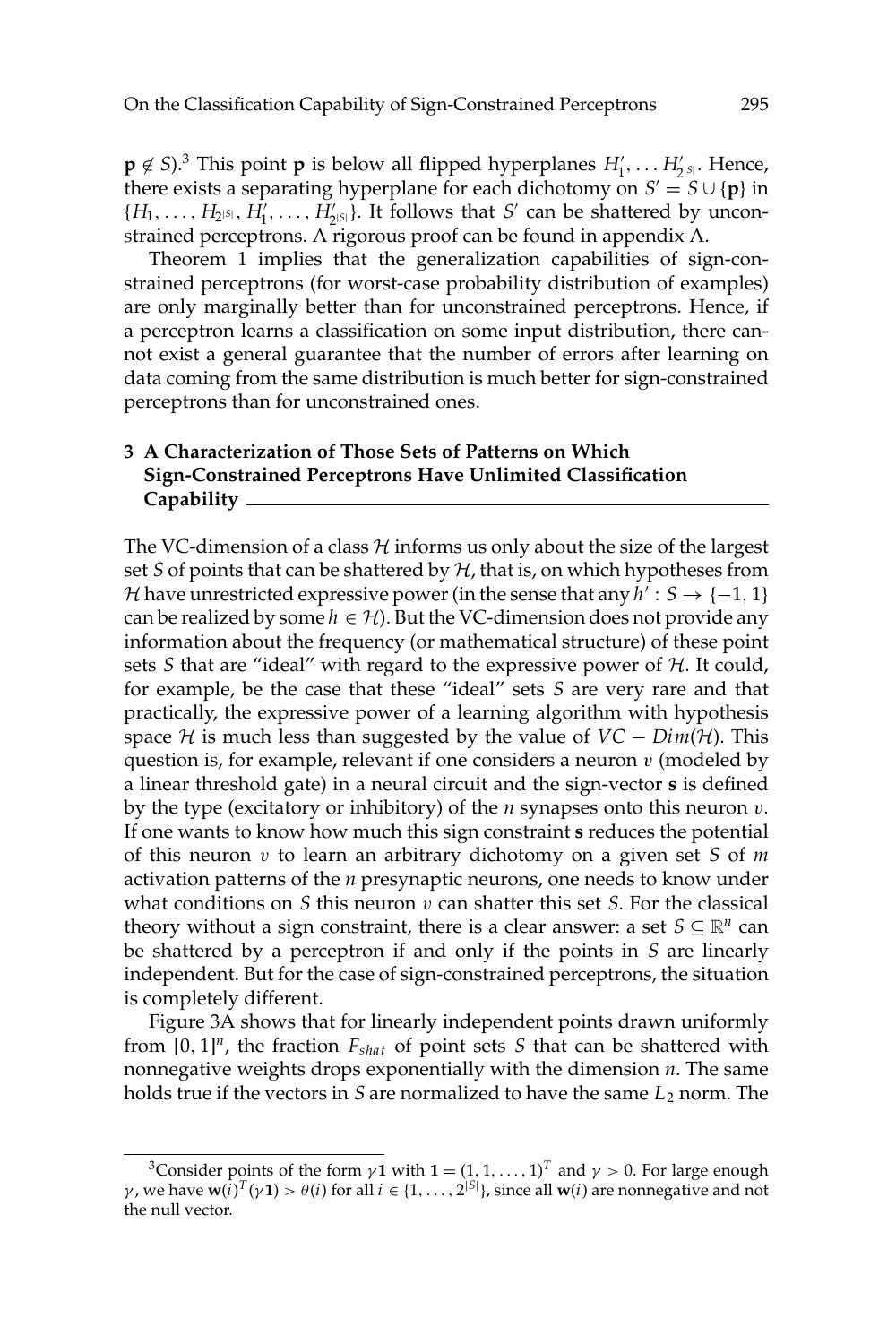

Figure 3: (A) Only an exponentially decreasing fraction *Fshat* of sets *S* of points drawn uniformly from [0, 1]*<sup>n</sup>* can be shattered by nonnegative perceptrons (full line). The same holds true if the points in *S* are normalized to have the same  $L_2$ norm (dashed line). Each set *S* consisted of *n n*-dimensional nonnegative vectors drawn from a uniform distribution on [0, 1]<sup>n</sup>. For each data point, we have drawn 105 sets *S* and determined shatterability with the use of corollary 1 given below. Lines show fitted exponentials (least mean squares fit). (B) Positive combinations of some randomly drawn points  $q(1)$ ,  $q(2)$ ,  $q(3)$  in  $\mathbb{R}^3$  (which could, for example, be the columns of the matrix *X* in equation 3.1) constitute a cone *C* (surfaces of *C* indicated by gray shading). The cone expands unboundedly in the direction indicated by the dashed lines.

following theorem shows that the number of computable dichotomies for linearly independent points can in fact be extremely small (logarithmic in the number of all possible dichotomies) if the sign of weights is constrained.

**Theorem 2.** *For every*  $s \in \{-1, 1\}^n$  *and every*  $m \leq n$ *, there exists a set S of m linearly independent vectors*  $\mathbf{x} \in \mathbb{R}^n$ , such that at most  $m + 1$  dichotomies over S *can be implemented by perceptrons from*  $\mathcal{H}_{\mathbf{s}}^n$ *.* 

For the case  $\mathbf{s} = (1, \ldots, 1)$  one can use here the fact that perceptrons with nonnegative weights can compute only monotone functions. We construct a set *S* of linearly independent points **x**(1),..., **x**(*m*) that are monotonously linearly ordered in every dimension:  $x(i + 1)$  has in any dimension a value not less than **x**(*i*) in that dimension, for all *i* ∈ {1, ..., *m* − 1}. Obviously, if **x**(*i*) is classified positive by a perceptron with nonnegative weights, then  **is also classified positive for all** *. Therefore, nonnegative percep*trons can only compute  $m + 1$  dichotomies over *S*. The full proof can be found in appendix B.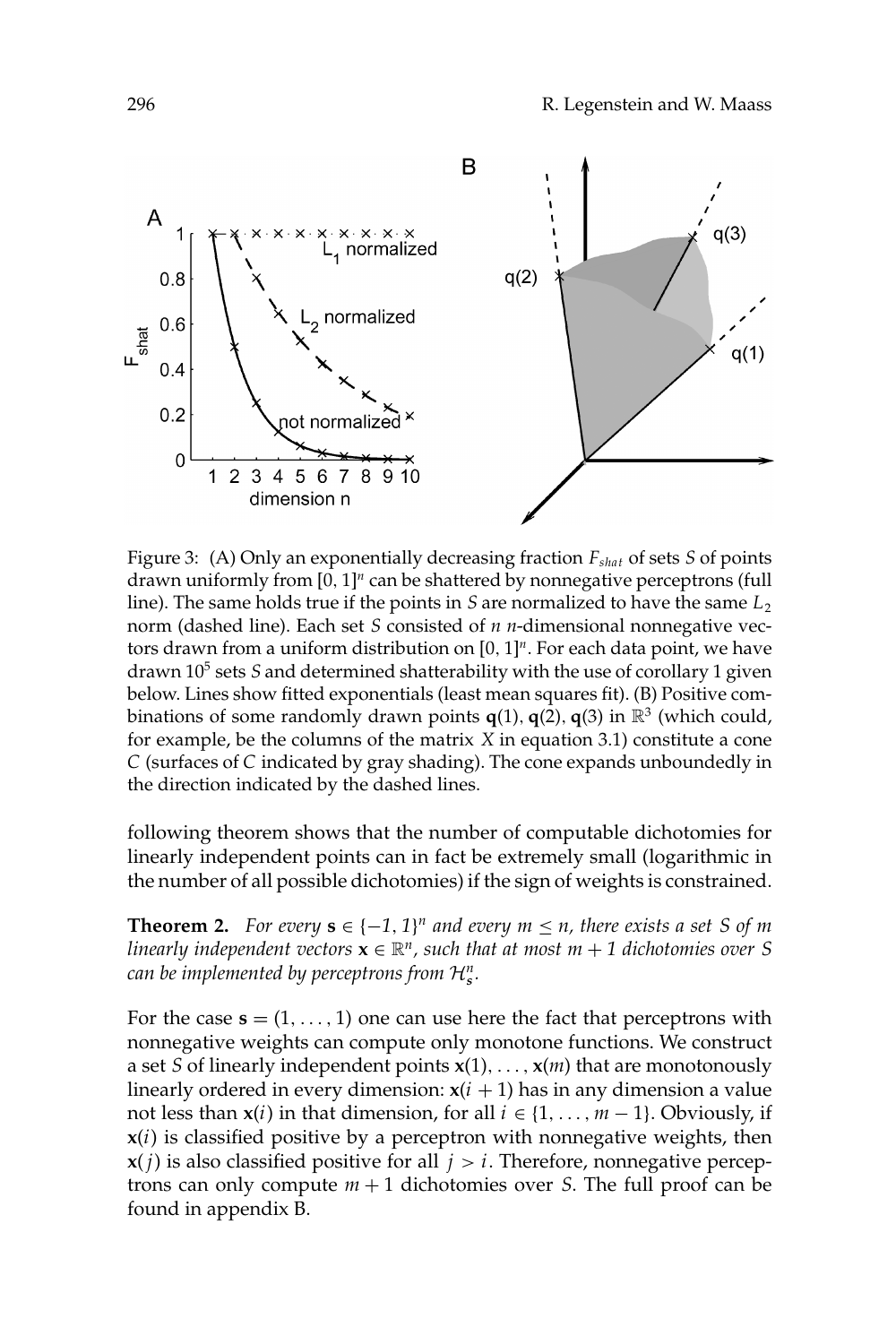Perceptrons with unconstrained weights can produce all 2*<sup>m</sup>* dichotomies over these sets *S* of linearly independent points. Therefore, sign-constrained perceptrons are much less powerful than unconstrained ones in the worst case. Since the VC-dimension of sign-constrained perceptrons is *n*, there is a huge gap between their classification capability for the best and the worst set *S* of points. Indeed, our simulation results indicate that most point sets in high-dimensional input spaces are not shatterable by signconstrained perceptrons (see below). Furthermore, theorem 2 shows that the actual structure of the point set has a strong influence on its shatterability. In the following, we analyze which types of point sets are optimal from the perspective of shatterability. In other words, we analyze how input patterns should be represented in order to give a sign-constrained perceptron maximal flexibility for classification of these patterns.

Consider a set *S* of  $m \le n$  linearly independent points  $\mathbf{x}(1), \ldots, \mathbf{x}(m)$  in  $\mathbb{R}^n$ . We examine for an arbitrarily fixed **s** ∈ {-1, 1}<sup>*n*</sup> the question of whether it is possible to compute all  $2^m$  possible classifications on these  $m$  points (i.e., one can shatter them) with sign-constrained perceptrons from  $\mathcal{H}_{s}^{n}$ . In the following discussion, we consider for simplicity the case  $\mathbf{s} = (1, \ldots, 1)$ . To determine the set of all dichotomies on *S* that could possibly be implemented by a nonnegative perceptron, we analyze the set of scalar products of points in *S* with nonnegative vectors **v**. For a nonnegative weight vector **v**, consider the vector

$$
(\mathbf{x}(1)^T\mathbf{v}, \mathbf{x}(2)^T\mathbf{v}, \ldots, \mathbf{x}(m)^T\mathbf{v})^T = X\mathbf{v},
$$

where the *i*th row of the matrix *X* is given by  $\mathbf{x}(i)^{T}$ . For nonnegative  $\mathbf{v}$ , *X***v** is called a positive combination of the columns of *X* (for short a positive combination of *X*).<sup>4</sup> Note that one linearly combines here the columns of *X* (*n* points in *m*-dimensional space) whereas our point set *S* is given by the rows of *X*. The set of all possible positive combinations of *X* has the form of a cone. We therefore refer to this set as the *cone*  $C_X$  of  $X$ :

$$
C_X = \{ \mathbf{y} \in \mathbb{R}^m \mid \mathbf{y} = X\mathbf{v} \text{ for some } \mathbf{v} \in \mathbb{R}_+^n \}. \tag{3.1}
$$

The cone is a convex set and closed under positive combinations (see Figure 3B). It is the set of points that lie on a ray that passes through the origin and the convex region spanned by the *n* points defined by the columns of *X*. This cone  $C_X$  provides complete information about which dichotomies *h* can be computed over  $S = \{x(1), \ldots, x(m)\}\$  by perceptrons with nonnegative weights: these are exactly those dichotomies for which there exists a point **q**  $\in C_X$  and a threshold  $\theta$  so that  $q_i \ge \theta \Leftrightarrow h(\mathbf{x}(i)) = 1$ . We can write

<sup>4</sup>We use the term *positive combination* for consistency with the literature. However, *nonnegative combination* would be more appropriate because factors can be zero.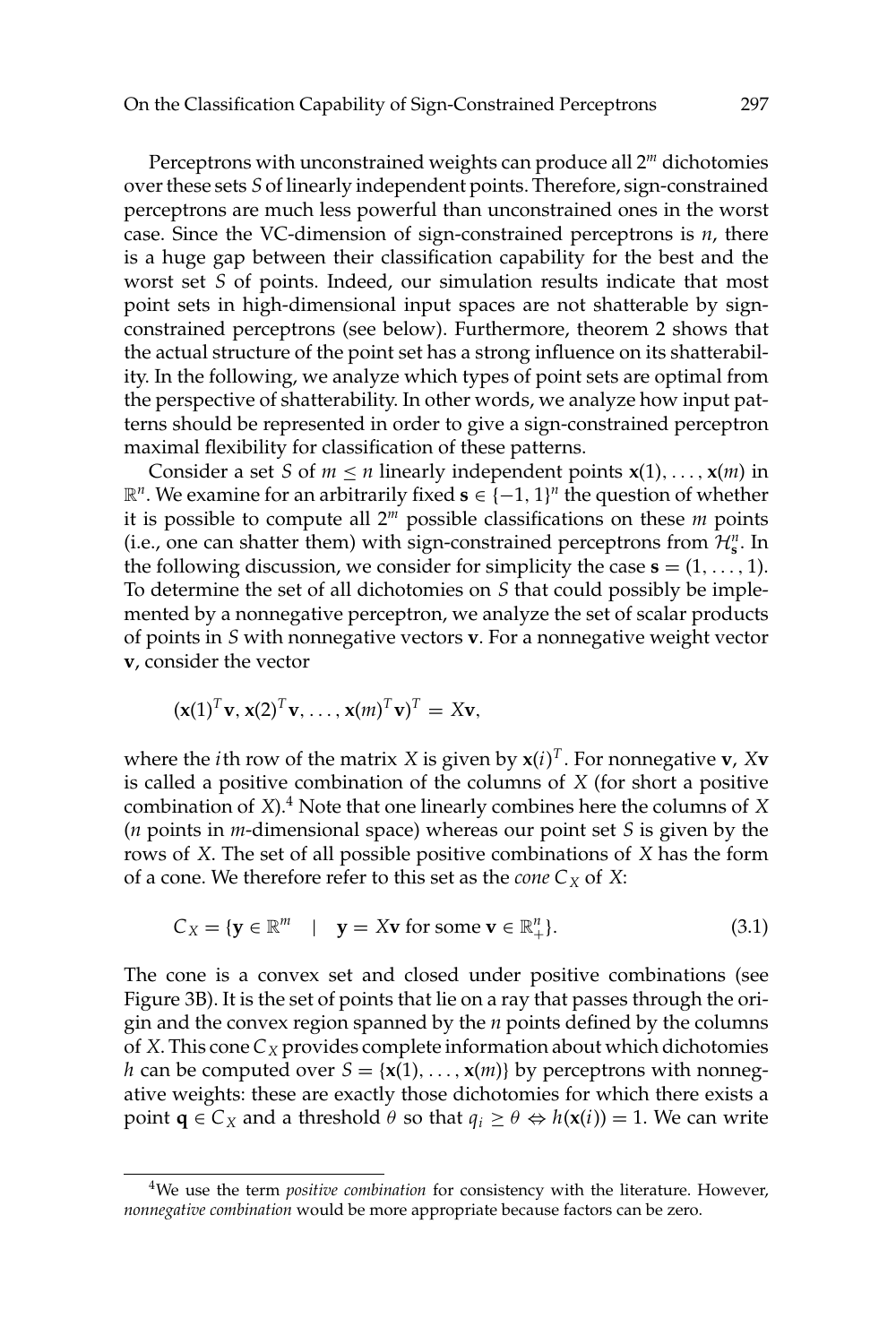

Figure 4: For two points  $x(1)$ ,  $x(2)$  in three-dimensional space, the column space of *X* consists of three points  $q(1), q(2), q(3)$  in  $\mathbb{R}^2$ . (A) Can one shatter the two points  $x(1) = (4, 1, 2)$  and  $x(2) = (2, 3, 4)$  by perceptrons with nonnegative weights? (B) In the column space of *X*, these two points transform to  $q(1) =$  $(4, 2)$ ,  $q(2) = (2, 3)$ , and  $q(3) = (2, 4)$ . The cone  $C<sub>X</sub>$  is indicated by the gray shaded region. An  $\epsilon$ -ball around 1 is inside the cone (gray circle). Therefore, one can shatter  $x(1)$ ,  $x(2)$  by perceptrons with nonnegative weights. Since the  $\epsilon$ -ball around **1** is in the cone, the two points  $\alpha = (1, 1 + \gamma)$  and  $\beta = (1 + \gamma, 1)$  are also in the cone for some small  $\gamma > 0$ .  $\alpha \in C_X$  implies that a nonnegative weight vector **w** exists such that  $\mathbf{w}^T \mathbf{x}(2) > \mathbf{w}^T \mathbf{x}(1)$ , and  $\mathbf{x}(2)$  can be classified positive, while  $\mathbf{x}(1)$ can be classified negative with this weight vector. Furthermore,  $\beta \in C_x$  implies that a nonnegative weight vector exists such that **x**(1) is classified positive and **x**(2) is classified negative.

this condition without explicitly referring to the threshold  $\theta$ : exactly those dichotomies *h* can be computed over  $S = \{x(1), \ldots, x(m)\}\$  by perceptrons with nonnegative weights for which there exists a point  $q \in C_X$  so that  $h(\mathbf{x}(i)) = 1 \wedge h(\mathbf{x}(i)) = -1 \Rightarrow q_i > q_i.$ 

We illustrate the statement of the subsequent theorem 3 in an example. Two points in three-dimensional space are shown in Figure 4A. The situation in the two-dimensional column space of *X* together with the corresponding cone is shown in Figure 4B.

The observation above indicates a special role of points having the same value in all dimensions, for example, **1** (the vector having entry 1 in all dimensions). Consider, for example, the set of points  $Q = \{1, 1 + \gamma\}^m$  for some small  $\gamma > 0$ . This set consists of points that differ from 1 by  $\gamma$  in an arbitrary set of dimensions, that is, points **q** of the form  $\mathbf{q} = (1 + \gamma_1, 1 + \gamma_2)$  $\gamma_2, \ldots, 1 + \gamma_m$ <sup>T</sup>, where  $\gamma_i$  can be either 0 or  $\gamma$ . If  $Q \subset C_X$ , then it follows from the preceding observations that all dichotomies can be computed over *S* by perceptrons with nonnegative weights. If a small ball around  $\mathbf{1} = (1, 1, \ldots, 1)^T$  is in  $C_X$ , then for small enough  $\gamma$ , Q is a subset of the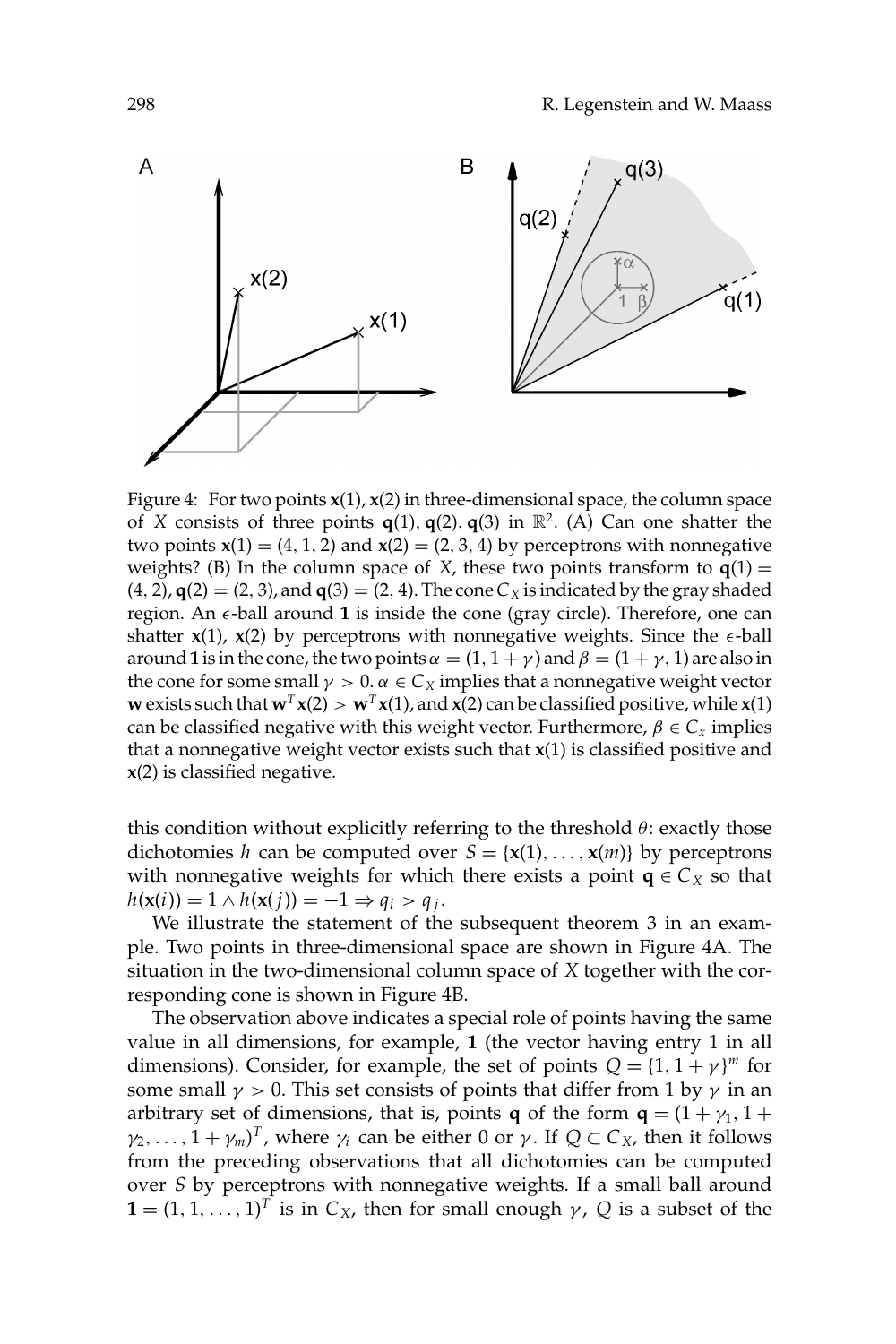cone. Hence, any dichotomy can be computed over *S* by perceptrons with nonnegative weights if a small ball around **1** is in the cone  $C_X$ .

We formalize and generalize these ideas. An  $\epsilon$ -ball around a vector **x** is the set of points  $\{y \mid ||x - y|| < \epsilon\}$ , where  $|| \cdot ||$  denotes the  $L_2$  norm. For a matrix  $X$ , let  $C_X$  be the cone spanned by the columns of  $X$  and 1 be the vector having entry 1 in all dimensions. Let  $D_s$  denote the diagonal matrix with the sign constraints **s** in its diagonal, that is, the elements of  $D_{\bf s} = [d_{ij}]_{i,j=1,\dots,n}$  are  $d_{ii} = s_i$  for  $i = 1,\dots,n$ , and  $d_{ij} = 0$  for  $i \neq j$ . Note that for a matrix *X*, the multiplication  $X \cdot D_s$  multiplies the *i*th column of *X* with the sign constraint  $s_i$ ,  $i = 1, \ldots, n$ .

**Theorem 3.** *Fix any* **s** ∈ {−1, 1}<sup>*n*</sup>. Let *S* = { $\mathbf{x}(1)$ , ...,  $\mathbf{x}(m)$ } *be a set of m* ≤ *n linearly independent n-dimensional points, and let the ith row of the m*  $\times$  *n matrix X* be given by  $\mathbf{x}(i)^T$  for  $i = 1, ..., m$ . *S* can be shattered by  $\mathcal{H}_s^n$  if and only if an  $\epsilon$ -ball around **1** lies inside the cone  $C_{(X,D_s)}$ .

The proof of the "if"-part of this theorem was sketched in the preceding discussion (a full proof is given in appendix C). For the "only if" part, one intuitive idea is to construct an  $\epsilon$ -ball from the points defined by the  $2^m$ dichotomies, thereby taking the reverse route in the preceding argument. However, the proof that such a construction is possible is not straightforward. Instead we employ a well-known theorem from economics: the theorem of separating hyperplanes. The full proof of theorem 3 is given in appendix C.

The condition given by theorem 3 is not easy to verify in practice for a given sets of points. The criterion can be stated in a simpler form with the help of the following lemma. For an  $m \times n$  matrix *X* and a vector  $\mathbf{v} \in \mathbb{R}^n$ , let  $R_{\bf{v}}(X)$  be the set of columns of *X* for which **v** has nonzero entries, that is,  $R_{\mathbf{v}}(X) = \{\text{column } i \text{ of } X | v_i \neq 0\}.$ 

**Lemma 1.** Let  $S = \{x(1), \ldots, x(m)\}$  be a set of  $m \le n$  linearly independent ndimensional points, and let the ith row of the  $m \times n$  matrix  $X$  be given by  $\mathbf{x}(i)^T$ *for i* = 1, ..., *m.* An  $\epsilon$ -ball around **1** *is in the cone*  $C_X$  *if and only if there exists a* nonnegative **v** such that  $X \cdot \mathbf{v} = 1$  and  $R_{\mathbf{v}}(X)$  contains m linearly independent *vectors.*

A rigorous proof of this lemma is given in appendix D. Theorem 3 states that *S* can be shattered by  $\mathcal{H}_s^n$  if and only if an  $\epsilon$ -ball around **1** lies inside the cone  $C_{X \cdot D_s}$ . With the help of lemma 1, we see that *S* can be shattered by  $\mathcal{H}_s^n$ if and only if there exists a nonnegative **v** such that  $(XD_s)\mathbf{v} = \mathbf{1}$  and  $R_v(X)$ contains *m* linearly independent vectors. We note that  $(XD_s)\mathbf{v} = X(D_s\mathbf{v})$ and that **v** is nonnegative if and only if  $D_s \mathbf{v} \in \mathbb{R}^n_s$ . Hence, *S* can be shattered by  $\mathcal{H}_s^n$  if and only if there exists a weight vector  $\mathbf{v} \in \mathbb{R}_s^n$  such that  $X\mathbf{v} = 1$  and **v** combines (i.e., has nonzero entries for) *m* linearly independent columns of *X*.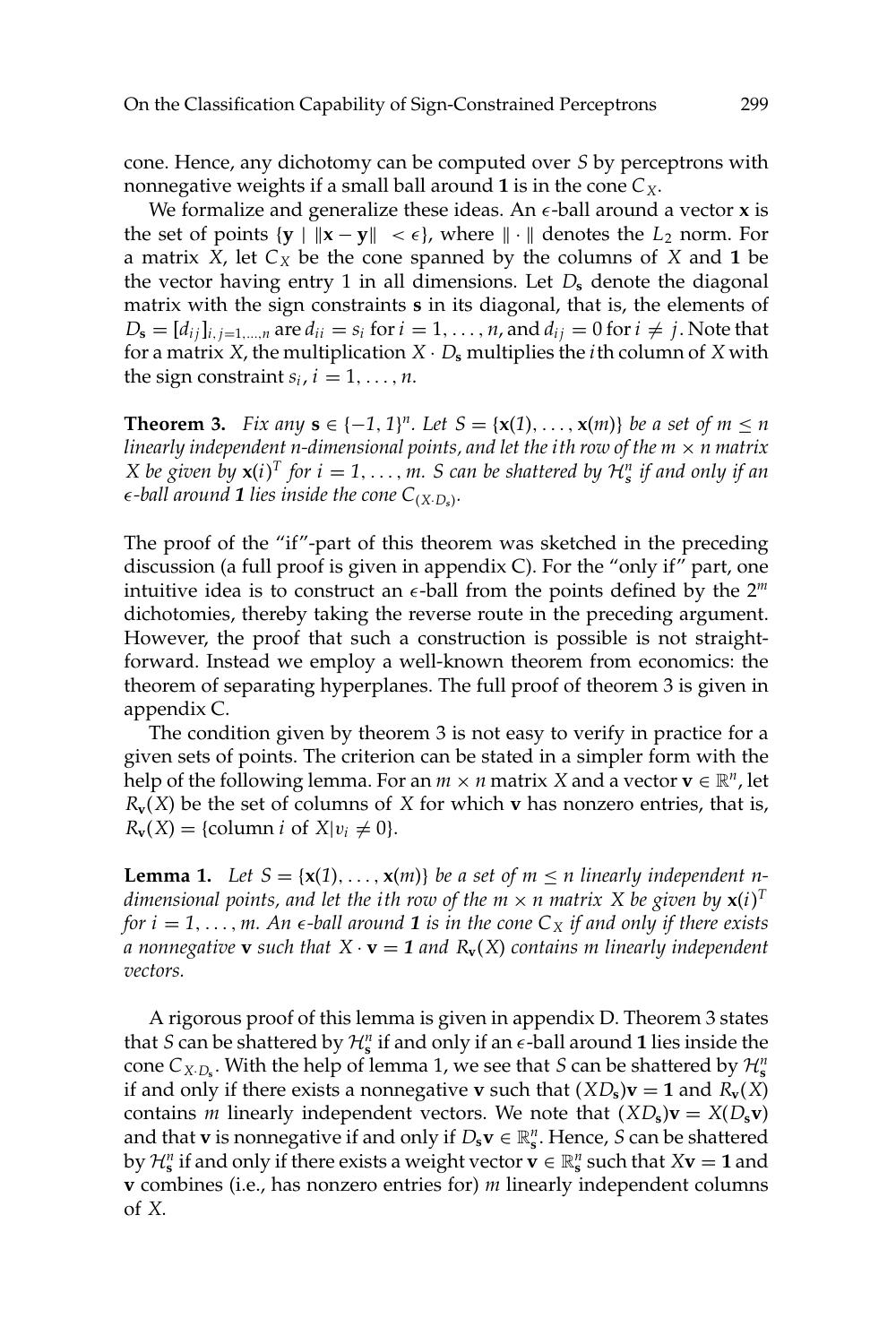**Theorem 4.** Let  $\mathbf{s} \in \{-1, 1\}^n$ . Let  $S = \{\mathbf{x}(1), \ldots, \mathbf{x}(m)\}$  be a set of  $m \leq n$  linearly *independent n-dimensional points, and let the ith row of the*  $m \times n$  *matrix X be given by*  $\mathbf{x}(i)^T$  *for*  $i = 1, ..., m$ . *S can be shattered by*  $\mathcal{H}_s^n$  *if and only if there exists a*  $\mathbf{v} \in \mathbb{R}^n_s$  *such that*  $X\mathbf{v} = 1$  *and*  $R_\mathbf{v}(X)$  *contains m linearly independent vectors.*

As a consequence of theorem 4, we get the following simple criterion for  $m = n$ .

**Corollary 1.** Let  $\mathbf{s} \in \{-1, 1\}^n$ , and  $S = \{\mathbf{x}(1), \ldots, \mathbf{x}(n)\}$  be a set of n linearly *independent n-dimensional points. S can be shattered by* H*<sup>n</sup>* **<sup>s</sup>** *if and only if there exists a*  $\mathbf{v} \in \mathbb{R}^n_{\mathbf{s}}$  *with all entries being nonzero such that*  $\mathbf{x}(i)^T \mathbf{v} = 1$  for  $i = 1, \ldots, n$ .

Corollary 1 gives a simple criterion for predicting whether a set *S* of *n n*-dimensional points can be shattered by sign-constrained perceptrons. If the matrix *X* that consists of the rows  $\mathbf{x}(1)^T, \ldots, \mathbf{x}(n)^T$  does not have full rank, this is not possible. If *X* has full rank, compute **v** =  $X^{-1}$ **1**. Since the solution to this equation is unique, *S* can be shattered by sign-constrained perceptrons from  $\mathcal{H}_s^n$  if and only if **v** satisfies the sign constraints given by **s**. Obviously this criterion is much easier to test than checking for each of the 2*<sup>n</sup>* possible dichotomies *h* over *S* whether *h* can be realized with the given sign constraint.

We add another corollary for the case of perceptrons with nonnegative weights and  $n = m$ :

**Corollary 2.** Let  $S = \{x(1), \ldots, x(n)\}$  be a set of *n* linearly independent *n* $d$ imensional points. S can be shattered by  $\mathcal{H}^n_{(i,1,...,i)}$  if and only if there exists a *positive* **v** *such that*  $\mathbf{x}(i)^T \mathbf{v} = 1$  *for*  $i = 1, \ldots, n$ *.* 

For the biologically important case of nonnegative inputs, the product  $\mathbf{x}(i)^T\mathbf{v}$ in corollary 2 can be interpreted as a scaled  $L_1$  norm of  $x(i)$ . In this interpretation, the condition of corollary 2 is that there exists a positive scaling factor  $v_i$  for each dimension  $i$  of the nonnegative input vectors such that the  $L_1$  norm of the scaled vectors is uniform, that is, that there exists some positive scaling vector **v** such that  $\sum_{j=1}^{n} v_j x_j(i) = 1$  for  $i = 1, ..., n$ . Note that corollary 2 implies a simple sufficient condition for shatterability of  $S \subseteq \mathbb{R}_+^n$  with nonnegative weights: the condition that all points in *S* have the same (nonzero)  $L_1$  norm.

# **4 Approximate Uniformization of the** *L*<sup>1</sup> **Norm**

We concentrate in the following on perceptrons with nonnegative weights and inputs for simplicity. Analogous arguments apply to general sign constraints. Corollary 2 implies that a set *S* of nonnegative vectors can be shattered by perceptrons with nonnegative weights if all of these vectors have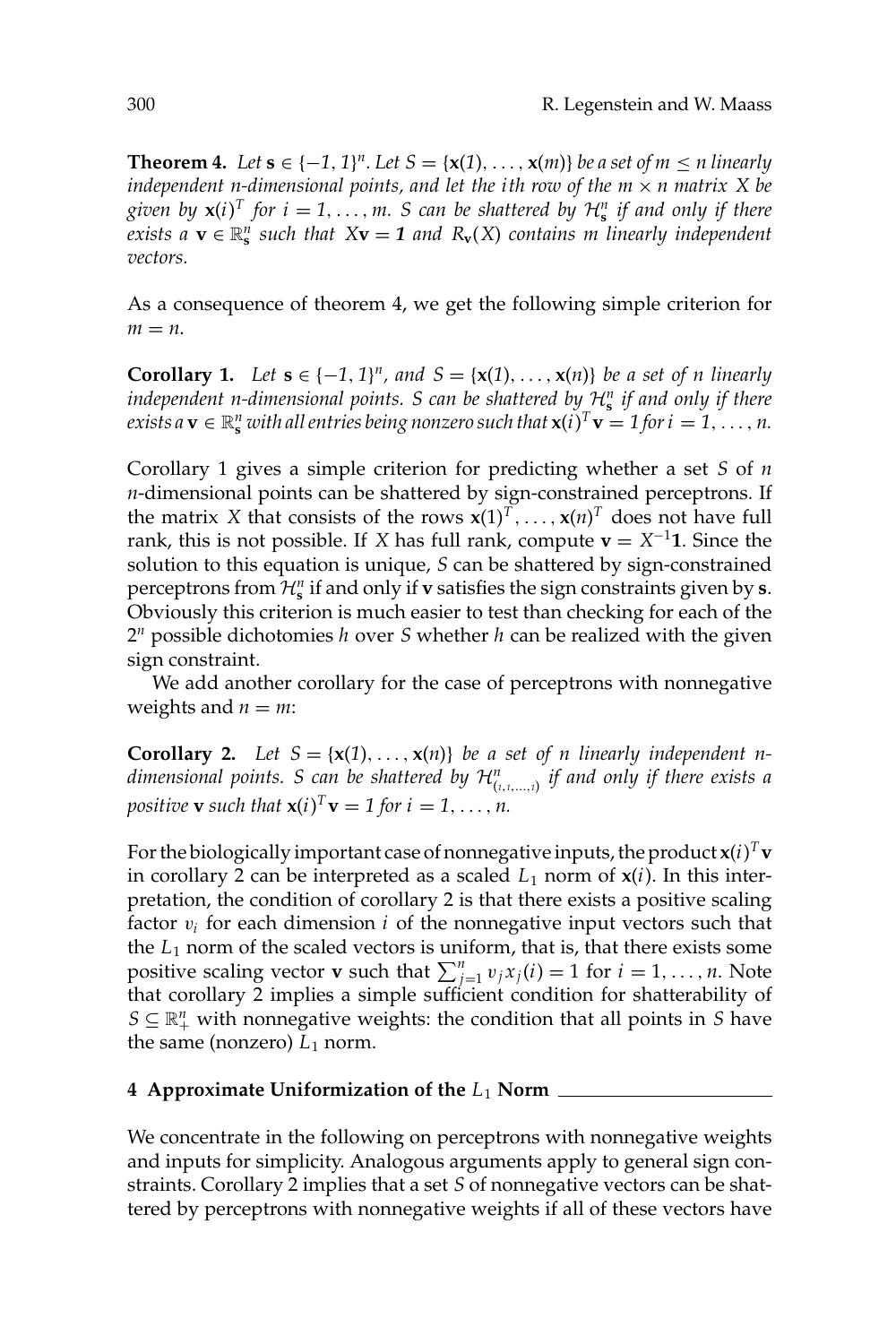

Figure 5: Fraction *Fshat* of randomly drawn point sets *S* that can be shattered by perceptrons with nonnegative weights (solid lines) and fraction  $F_{dich}$ of dichotomies that can be implemented by perceptrons with nonnegative weights over randomly drawn sets *S* (dashed line). Each set *S* consisted of *n n*-dimensional nonnegative vectors drawn from a uniform distribution on [0, 1]<sup>n</sup>. The parameter  $\gamma$  determines the spread of different  $L_1$  norms in *S* (see text). Dependency of  $F_{\text{shat}}$  on dimension (A) and dependency on  $\gamma$  for dimension  $n = 100$  (B, solid line) are shown.  $F_{dich}$  was estimated by testing 200 dichotomies that were randomly drawn from a uniform distribution on over all possible dichotomies.

the same  $L_1$  norm, because then we get  $X \cdot (c \cdot 1) = 1$  for some scalar  $c > 0$ . This is not true if the vectors in *S* have the same  $L_2$  norm. This confirms our simulation results that sets  $S$  of nonnegative vectors with uniform  $L_1$  norm can be shattered by perceptrons with nonnegative weights, whereas sets *S* of nonnegative vectors with uniform *L*<sup>2</sup> norm do not have this property in general (see Figure 3A). What happens if the *L*<sup>1</sup> norms of the vectors in *S* are just slightly jittered around a constant value? We have performed computer simulations to elucidate this question. Vectors were drawn randomly from a uniform distribution over [0, 1]*<sup>n</sup>*. Each vector **x** was then normalized to  $(1 + r) \cdot \mathbf{x}/||\mathbf{x}||_{L_1}$ , where *r* is a random number (different for each vector) drawn from the uniform distribution on the interval  $[-\gamma/2, +\gamma/2]$ . For each dimension and each γ , 30,000 such sets *S*, were drawn. Then for each such set *S* we determined with the help of corollary 1 whether the set can be shattered by a perceptron with nonnegative weights. The fraction *Fshat* of sets *S* that could be shattered with nonnegative weights is shown for different γ values as a function of *n* in Figure 5A. Figure 5B shows that it drops for fixed  $n = 100$  very fast with increasing  $γ$ .

Even if a set *S* cannot be shattered, the number of dichotomies over *S* that can be computed by sign-constrained perceptrons could still be quite large. This was tested in further computer simulations. Let *F<sub>dich</sub>* denote the fraction of dichotomies that can be computed by a perceptron with nonnegative weights. We show in Figure 5B that *F<sub>dich</sub>* decays more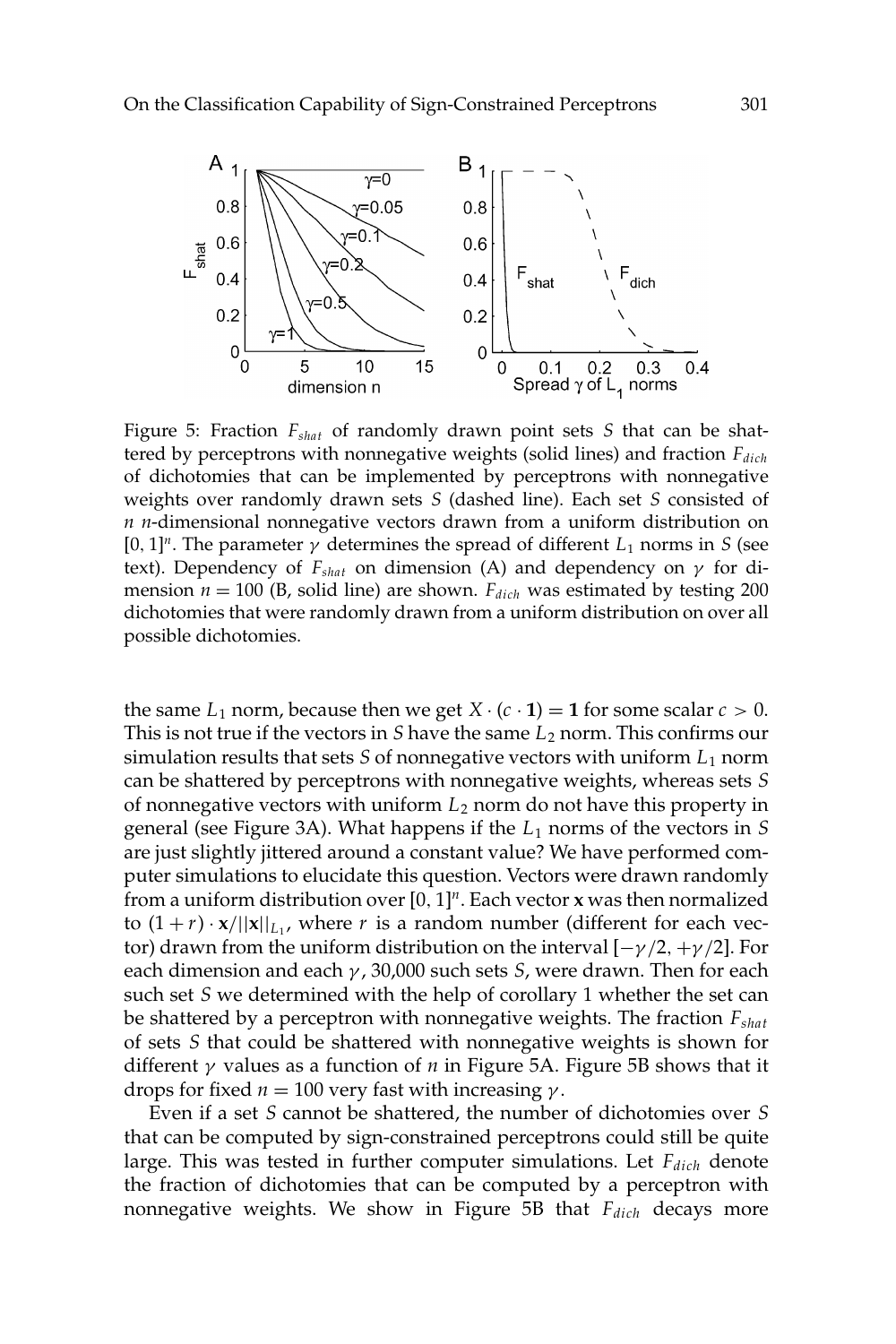

Figure 6: The sparsity of input vectors influences the classification capabilities of perceptrons with nonnegative weights. The "neural activity" on the horizontal axis is the percentage of nonzero entries in the vectors of the point sets *S*. Point sets *S* consisted of 100 linearly independent 100-dimensional nonnegative vectors. (A) Fraction *Fshat* of point sets *S* that can be shattered by perceptrons with nonnegative weights for different neural activities. (Sets of vectors with only one nonzero dimension per vector can always be shattered in a trivial way. However, very sparse vectors with more than one nonzero dimension have a very low probability of being shatterable, an effect for which we could not find a full explanation.) For each point in the plot, we tested 500 randomly chosen point sets. (B) Fraction *Fdich* of dichotomies that can be realized by perceptrons with nonnegative weights on point sets *S* for different neural activities. For each point in the plot, we tested 200 randomly chosen dichotomies on each of the 250 randomly chosen point sets. The parameter  $\gamma$  determines the spread of  $L_1$ norms in the set (see text).

gracefully with  $\gamma$  than the fraction  $F_{\text{shat}}$  of shatterable sets, but still approaches 0 if the  $L_1$  norm of the patterns **x** is not sufficiently uniform.

Neural activity in biological neural circuits is known to be sparse. We therefore also considered the impact of sparse input vectors on the classification capability of a sign-constrained perceptron. Sparse vectors were produced by setting all except a given percentage of randomly chosen components<sup>5</sup> of each input vector  $x$  to zero (we term this percentage "neural activity"). $6$  Figure 6A shows that sparse input sets have a higher probability of being shatterable than nonsparse ones. This effect is even more pronounced if one probes the number of dichotomies that can be realized with nonnegative weights on sparse sets (see Figure 6B).

<sup>&</sup>lt;sup>5</sup>Implemented by drawing random permutations of the components  $(1, \ldots, n)$ .

 $6$ Very sparse sets tend to produce singular matrices (in our case, this tends to happen up to a dimension of 10). We therefore added only vectors to the set that were not linearly dependent on the previously chosen vectors.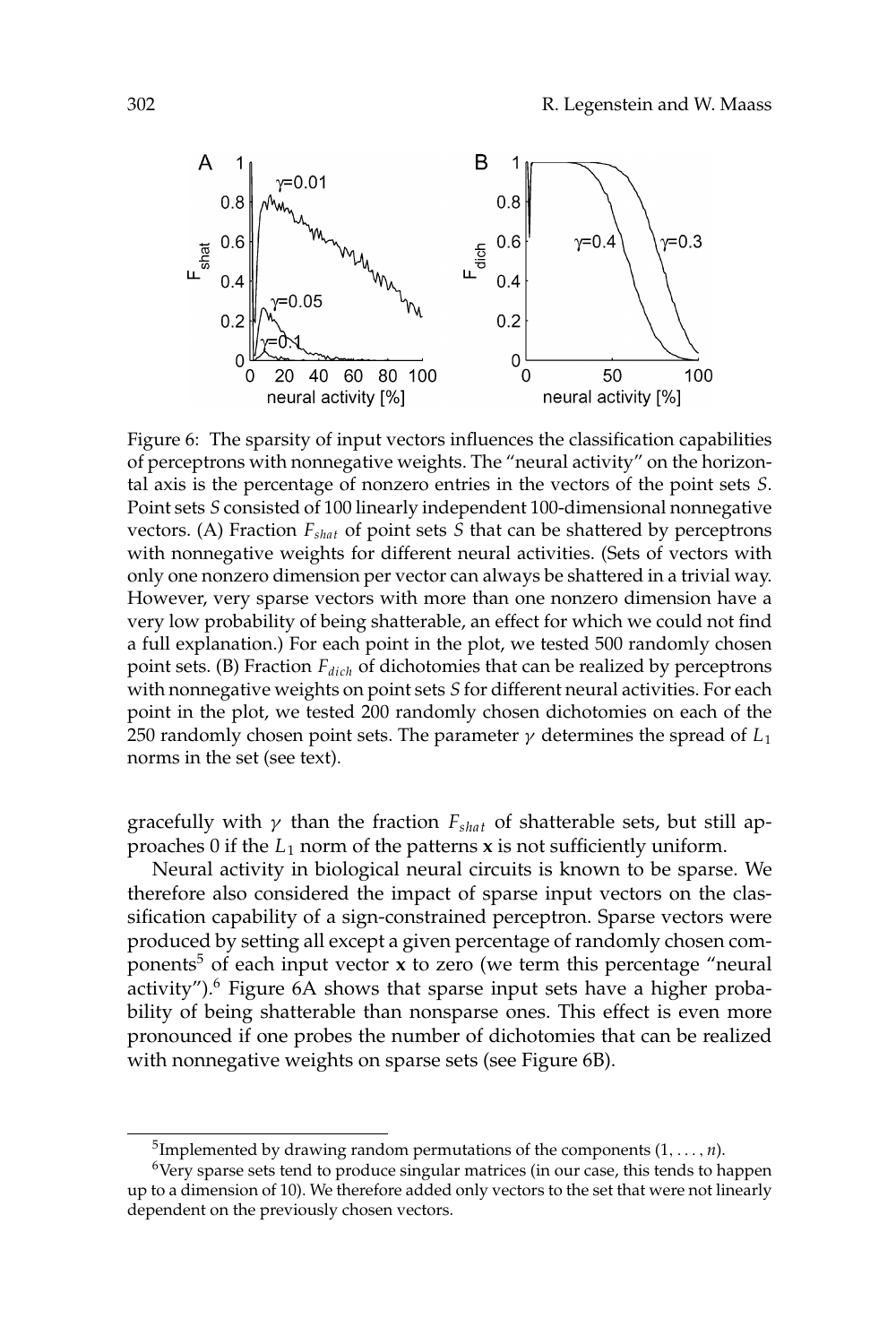#### **5 Discussion**

We have presented theoretical results on the generalization capability (the VC-dimension) and expressive power of sign-constrained perceptrons. We have also exhibited a simple necessary and sufficient condition for points sets *S* that tells us when exactly sign-constrained perceptrons have the same full classification capability over *S* as unconstrained perceptrons. A resulting sufficient criterion is the uniformity of  $L_1$  norms in *S*. Computer tests with randomly drawn point sets *S* show also that an approximate satisfaction of the uniformity of  $L_1$  norms increases the chance that *S* can be shattered with sign-constrained perceptrons. We have also demonstrated that the experimentally observed sparsity of neural activity contributes to the classification capability of sign-constrained perceptrons. A more detailed analysis of implications of the results of this letter for learning in circuits of spiking neurons is given in Legenstein and Maass (2006).

#### **Appendix A: Proof of Theorem 1**

We first show  $VC - Dim(\mathcal{H}_s^n) \ge n$ . We do this by constructing a set of *n* points that can be shattered by  $\mathcal{H}_{s}^{n}$ .

Consider the set of points  $S = \{s_i \mathbf{e}_i | i = 1, \ldots, n\}$ . Here,  $\mathbf{e}_i$  is the *i*th unit vector, with the *i*th entry being 1 and other entries being zero. Any partition of *S* into *P*, *N* (*P* and *N* are a partition of *S* if  $P \cup N = S$  and  $P \cap N = \{\}$ ) can be implemented by a perceptron (vectors in *P* are assumed to be classified positive) with  $\theta = 1/2$  and the weight vector

$$
\mathbf{w} = \sum_{\mathbf{x} \in P} \mathbf{x}.\tag{A.1}
$$

We get  $\mathbf{w}^T \mathbf{x} = 1 > \theta$  for  $\mathbf{x} \in P$  and  $\mathbf{w}^T \mathbf{x} = 0 < \theta$  for  $\mathbf{x} \in N$ .

Now we show  $VC - Dim(\mathcal{H}_{s}^{n}) \leq n$ . We use the following strategy. We show that if one can shatter a set of  $n + 1$  points in *n*-dimensional space by  $\mathcal{H}_s^n$ , then one can shatter a set of  $n+2$  points with perceptrons without weight restrictions. This is a contradiction to well-known results about the VC-dimension of perceptrons.

Suppose that  $VC - Dim(\mathcal{H}_s^n) = n + 1$ . We can then shatter a set *S* of  $n + 1$ points in *n*-dimensional space. For each partition *P*, *N* of *S*, let  $\mathbf{w}^{P,N}$ ,  $\theta^{P,N}$ be a weight vector and threshold that separate *P* from *N* (points in *P* are classified positive; note that we fix one weight vector and threshold for each pair *P*, *N*). We can assume without loss of generality (w.l.o.g.) that  $\mathbf{w}^{P,N} \neq (0,\ldots,0)$  for all partitions *P*, *N* of *S* and  $(\mathbf{w}^{P,N})^T\mathbf{x} - \theta^{P,N} \neq 0$  for all partitions *P*, *N* of *S* and  $x \in S$ .

There exists a point  $p \in \mathbb{R}^n$  that is classified positive by all  $\mathbf{w}^{P,N}, \theta^{P,N}$ . To show this, we consider the point  $p = \alpha s$  for some  $\alpha > 0$ . This point is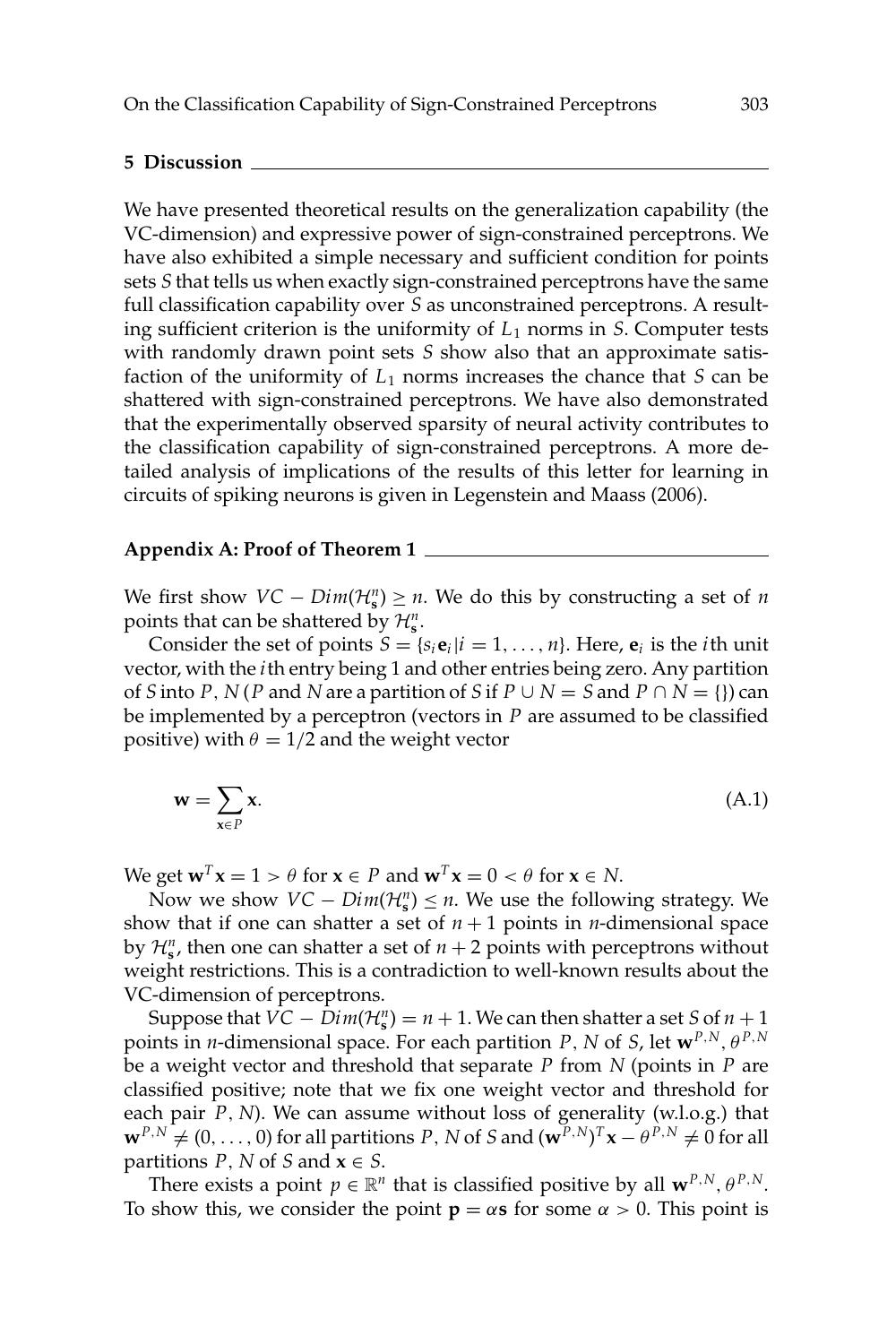classified positive for all partitions *P*, *N* of *S*, if  $\sum_{i=1}^{n} w_i^{P,N} p_i =$  $\alpha \sum_{i=1}^{n} |w_i^{P,N}| > \theta^{P,N}$  for all *P*, *N*. Since  $\mathbf{w}^{P,N} \neq (0,\ldots,0)$  for all partitions *P*, *N* of *S*, this is true for

$$
\alpha > \max_{P,N} \left\{ \frac{\theta^{P,N}}{\sum_{i=1}^{n} |w_i^{P,N}|} \right\}.
$$
\n(A.2)

Hence, **p** exists, and since it is classified positive by all weight vectors and thresholds, **p** is not in *S*.

One can shatter *S* ∪ {**p**} with unconstrained weights in the following way. In order to implement any partition  $P \cup \{p\}$ , *N*, one can simply use  $\mathbf{w}^{P,N}$ , and  $\theta^{P,N}$  since **p** is classified positive by these weights and thresholds. In order to implement any partition *P*,  $N \cup \{p\}$ , one can use  $-\mathbf{w}^{N,P}$  and  $-\theta^{N,P}$ (note the changed superscripts in  $\mathbf{w}^{N,P}$  and  $\theta^{N,P}$ ), since we have:

$$
\forall \mathbf{x} \in P: \mathbf{x}^T \mathbf{w}^{N,P} < \theta^{N,P} \Rightarrow \forall \mathbf{x} \in P: -\mathbf{x}^T \mathbf{w}^{N,P} > -\theta^{N,P} \Rightarrow
$$

 $\Rightarrow \forall x \in P : x$  is classified positive,

$$
\forall \mathbf{x} \in N : \mathbf{x}^T \mathbf{w}^{N,P} > \theta^{N,P} \Rightarrow \forall \mathbf{x} \in N : -\mathbf{x}^T \mathbf{w}^{N,P} < -\theta^{N,P} \Rightarrow
$$

⇒ ∀**x** ∈ *N* : **x** is classified negative,

$$
\mathbf{p}^T \mathbf{w}^{N,P} > \theta^{N,P} \Rightarrow \mathbf{p}^T(-\mathbf{w}^{N,P}) < -\theta^{N,P} \Rightarrow \mathbf{p}
$$
 is classified negative.

It follows that the class of perceptrons in *n* dimensions has a VC-dimension at least  $n + 2$ . This in a contradiction to the fact that the VC-dimension of perceptrons in *n* dimensions is  $n + 1$ . Therefore, the assumption that *VC* – *Dim*( $\mathcal{H}_s^n$ )  $\geq n+1$  was wrong, and the claim of theorem 1 follows.

### **Appendix B: Proof of Theorem 2**

We can assume w.l.o.g. that all weights are restricted to be nonnegative, that is,  $\mathbf{w} \in \mathbb{R}_+^n$ . The result for  $\mathbf{w} \in \mathbb{R}_s^n$  simply follows by symmetry (see also the last paragraph in the proof). The proof idea is the following. We consider a set of *m* points in  $\mathbb{R}^n$  that are ordered according to their index in every dimension, that is,  $\mathbf{x}(i + 1)$  has in any dimension a value not less than  $\mathbf{x}(i)$  in that dimension for all *i*. *m* such points exist that are linearly independent. Since all components of **w** are nonnegative, it follows that  $\mathbf{x}(i + 1)^{T}\mathbf{w}$  is not smaller than  $\mathbf{x}(i)^T \mathbf{w}$  for all *i*. Hence, if  $\mathbf{x}(i)$  is classified positive, then for all  $j > i$ ,  $\mathbf{x}(j)$  is classified positive. The theorem follows. We make this mathematically explicit:

Consider a set  $S = \{x(1), \ldots, x(m)\}\$  of *m* linearly independent vectors such that for all  $i \in \{1, \ldots, m-1\}$  and all  $j \in \{1, \ldots, n\}$ , we have  $x_j(i) \leq j$  $x_j(i + 1)$ . Such a set exists. The vectors  $x(1), \ldots, x(m)$  can, for example, be defined as  $x_j(i) = \min\{1, \max\{0, i - j + 1\}\}$   $(i = 1, \ldots, n, j = 1, \ldots, m)$ .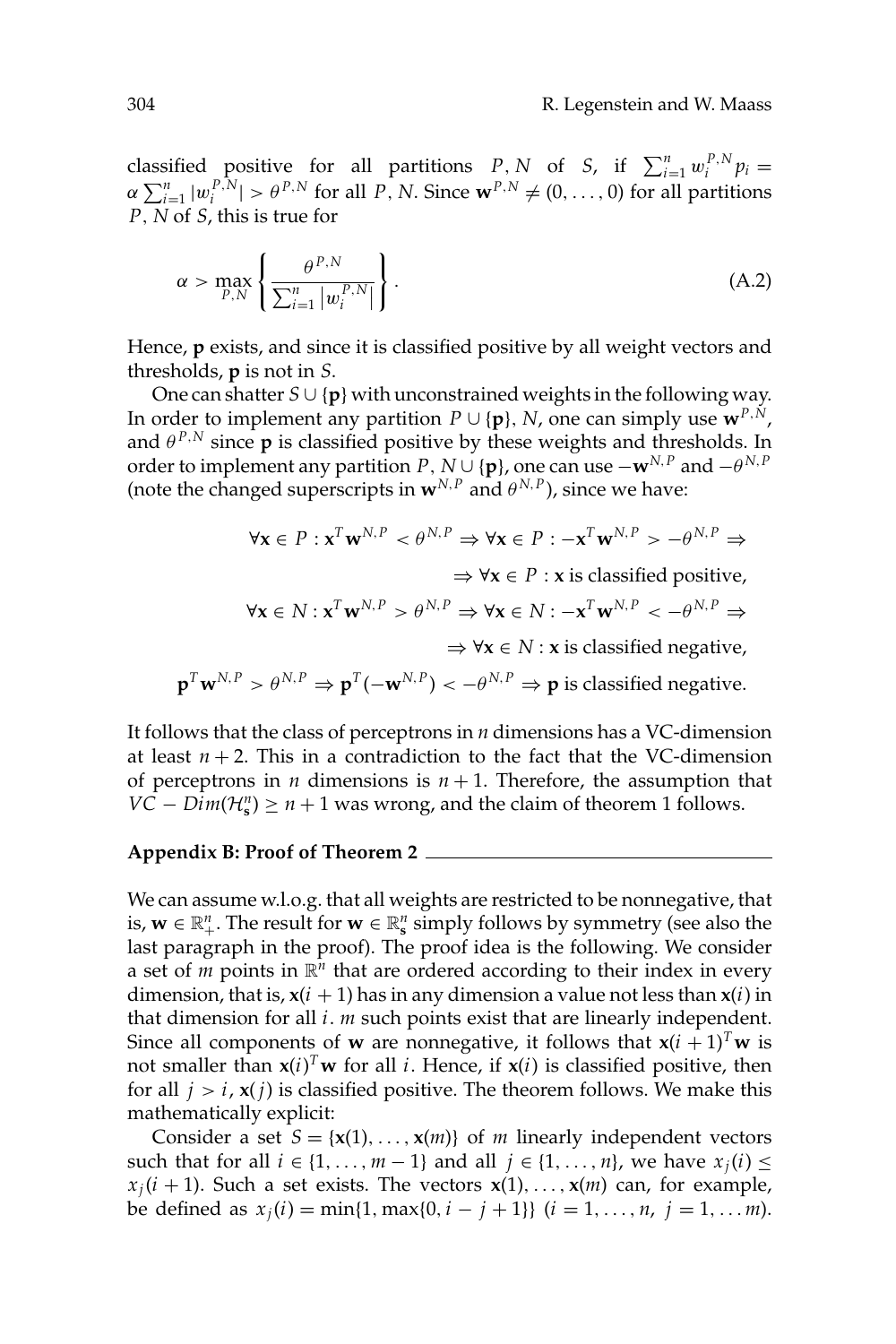Hence, in **x**(*i*), the first*i* components have value 1, and the other components have value 0. These vectors are obviously linearly independent, and the criterion  $x_i(i) \leq x_i(i + 1)$  is fulfilled. For any nonnegative weight vector **w** and any *i*, *k* with  $i < k$ , we have  $\sum_j x_j(i)w_j \leq \sum_j x_j(k)w_j$ . Hence, for any nonnegative weight vector **w**, any threshold  $\theta$ , and any *i*, *k* with  $i < k$ , if  **is classified positive, then**  $**x**(*k*)$  **is classified positive. Therefore, no more** than  $m + 1$  dichotomies can be produced with nonnegative weight vectors on *S*.

For arbitrary sign-constrained weights, one can simply multiply **x**(*i*) with the *i*th weight sign. Hence the result is true also for arbitrary signconstrained threshold functions.

### **Appendix C: Proof of Theorem 3**

The theorem of separating hyperplanes is the basis of the following proof (see Strang, 1988, p. 420):

**Lemma 2 (theorem of separating hyperplanes).** *Either*  $Xv = b$  *has a nonnegative solution, or there is a <i>y* such that  $yX \geq 0$ ,  $yb < 0$ .

**Proof:** "If"-part: Consider a dichotomy  $h : S \rightarrow \{-1, 1\}$ . Because an  $\epsilon$ -ball around **1** lies inside  $C_{(X \cdot D_s)}$ , there exists an  $\epsilon' > 0$  such that the vector **b** of the form  $\mathbf{b} = \mathbf{1} + \epsilon' \sum_{i=1}^{m} \mathbf{e}_i h(\mathbf{x}_i)$  lies inside  $C_{(X \cdot D_s)}$ , where  $\mathbf{e}_i$  is the *i*th unit vector. Since  $C_{(X \cdot D_s)}$  is the set of positive combinations of  $(X \cdot D_s)$ , there exists a nonnegative weight vector **v** such that  $(X \cdot D_s)\mathbf{v} = \mathbf{b}$ . Hence, the vector  $\tilde{\mathbf{v}} = D_s \mathbf{v}$  satisfies the weight constraints given by **s** and  $X\tilde{\mathbf{v}} = \mathbf{b}$ . The dichotomy *h* is accomplished by setting the threshold  $\theta$  to 1.

Now we show the "only if" part. We show that if all dichotomies are possible, then an  $\epsilon$ -ball around 1 lies inside  $C_{(X \cdot D_s)}$ . If all dichotomies are possible, then for an arbitrary dichotomy  $h : S \rightarrow \{-1, 1\}$ , there exists a weight  $\mathbf{v} \in \mathbb{R}_+^n$ , a threshold  $\theta^h > 0$ , and a  $\mathbf{\tilde{p}}^h \in \mathbb{R}^m$  such that  $XD_s \mathbf{v} = \mathbf{\tilde{p}}^h$  and  $\tilde{p}_i^h > \theta^h$  if  $h(x(i)) = 1$  and  $\tilde{p}_i^h < \theta^h$  if  $h(x(i)) = -1$ . Because a nonnegative weight vector can only project onto points in  $C_{(X \cdot D_*)}$ , the point  $p^h$  has to lie inside  $C_{(X \cdot D_s)}$ . Since for any point, any scaling of the point is in  $C_{(X \cdot D_s)}$ , the point  $\mathbf{p}^h = \tilde{\mathbf{p}}^h / \theta^h$  is in  $C_{(X \cdot D_s)}$  and  $p_i^h > 1$  if  $h(x(i)) = 1$  and  $p_i^h < 1$  if  $h(x(i)) = -1.$ 

Consider some ordering of the  $2^m$  possible dichotomies  $h_1, \ldots, h_{2^m}$ . Since we can find such a point  $p^{h_i}$  for any of these dichotomies  $h_i$ , we can construct an  $m \times 2^m$  matrix P with these points. In P, the *j*th column corresponds to the *j*th dichotomy  $h_j$ . Hence, there exists an  $\epsilon' > 0$  such that for any *j* ∈ {1, ..., 2<sup>*m*</sup>}, the *j*th column **p**(*j*) of *P* is such that  $p_i(j) \ge 1 + \epsilon'$  for  $h_i(\mathbf{x}(i)) = 1$  and  $p_i(j) \leq 1 - \epsilon'$  for  $h_i(\mathbf{x}(i)) = -1$ .

Note that any column of *P* lies in*C*(*X*·*D***s**). Hence, any positive combination of columns of *P* also lies in*C*(*X*·*D***s**), which is closed under such combinations. We show that any vector **b** of the form  $\mathbf{b} = \mathbf{1} + \epsilon \sum_{i=1}^{m} a_i \mathbf{e}_i$  (for  $a_i \in [-1, 1]$ )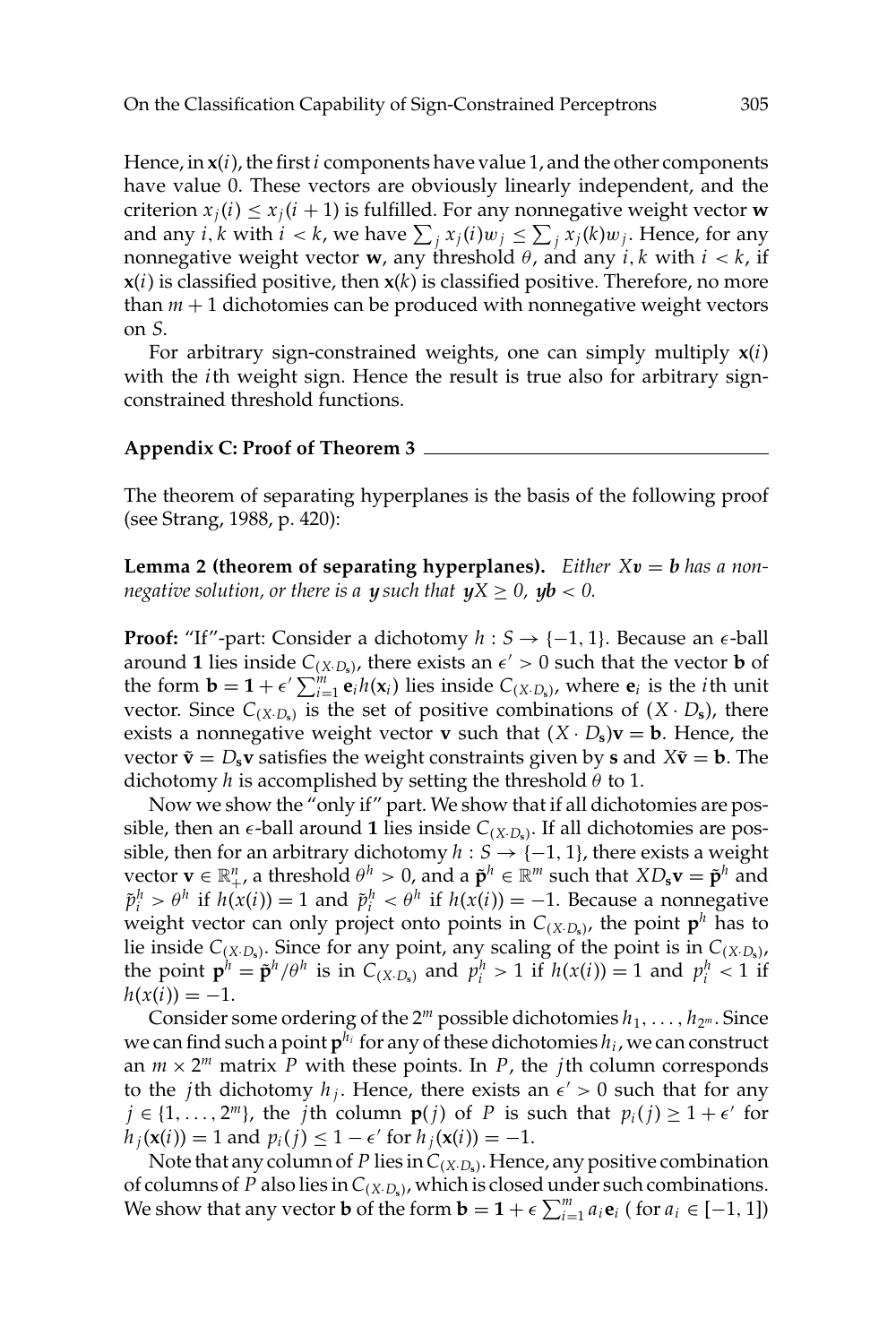lies inside  $C_{(X \cdot D_s)}$  for  $\epsilon \leq \epsilon'$  (this does actually not define an  $\epsilon$ -ball but a hypercube of side length  $2\epsilon$ , but still a ball is inside the cube). To do this, we use lemma 1 and show that a **y** as given there does not exist, which implies that a nonnegative **v** exists and **b** lies inside  $C_{(X,D_0)}$ . In order to achieve  $\mathbf{y}^T \mathbf{b} < 0$ ,

$$
\sum_{i=1}^m y_i(1+\epsilon a_i)<0
$$

has to hold. We get

$$
\sum_{i=1}^{m} y_i < -\epsilon \sum_{i=1}^{m} a_i \cdot y_i
$$
  
\n
$$
\leq \epsilon \cdot ||\mathbf{y}||_{L1}.
$$
\n(C.1)

Let *Spos* be the set of indices of nonnegative entries in **y** and *Sneg* be the set of indices of negative entries in **y** (i.e.,  $S_{pos} \cup S_{neg} = \{1, \ldots, m\}$ ,  $y_i \ge 0$ for  $i \in S_{pos}$  and  $y_i < 0$  for  $i \in S_{neg}$ ). Choose *j* such that  $p_i(j) \geq 1 + \epsilon'$  for *i* ∈ *S<sub>neg</sub>* and  $p_i(j)$  ≤ 1 −  $\epsilon'$  for *i* ∈ *S<sub>pos</sub>*. By lemma 2, either there exists a **y** of the form given by equation C.1 such that the product  $y^T p(j)$  is nonnegative or  $P$ **v** = **b** has a nonnegative solution. The product **y**<sup>*T*</sup> **p**(*j*) is

$$
\mathbf{y}^T \mathbf{p}(j) = \sum_{i \in S_{pos}} y_i p_i(j) - \sum_{i \in S_{neg}} |y_i| p_i(j)
$$
  
\n
$$
\leq \sum_{i \in S_{pos}} y_i (1 - \epsilon') - \sum_{i \in S_{neg}} |y_i| (1 + \epsilon')
$$
  
\n
$$
= \sum_{i \in S_{pos}} y_i - \sum_{i \in S_{neg}} |y_i| - \sum_{i \in S_{pos}} y_i \epsilon' - \sum_{i \in S_{neg}} |y_i| \epsilon'
$$
  
\n
$$
< \epsilon \cdot ||y||_{L1} - \epsilon' \sum_{i} |y_i|
$$
  
\n
$$
= \epsilon \cdot ||y||_{L1} - \epsilon' ||y||_{L1}.
$$

Hence, for  $\epsilon \leq \epsilon'$  , we have  $\mathbf{y}^T \mathbf{p}(j) < 0$ . It follows from lemma 2 that  $P \mathbf{v} = \mathbf{b}$ has a nonnegative solution. This implies that **b** lies inside  $C_{(X \cdot D_s)}$ .

#### **Appendix D: Proof of Lemma 1**

We first show the "if" part. We can choose *m* linearly independent columns in *X* out of  $R_v(X)$  and write them in an  $m \times m$  matrix  $X^*$ . We write the corresponding entries of **v** in a vector **v**<sup>∗</sup>. The remaining columns of *X* are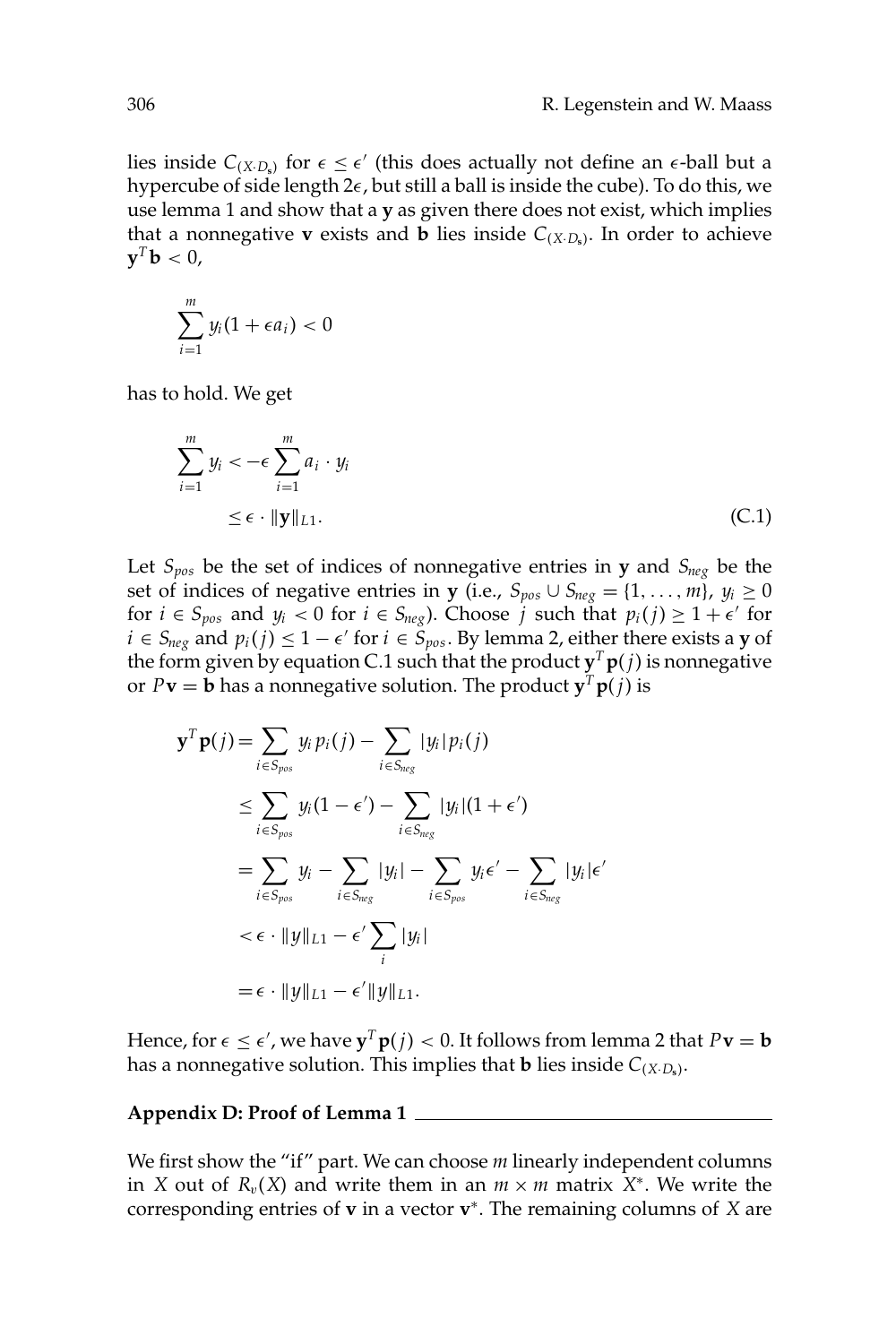collected in an  $m \times (n - m)$  matrix X and the corresponding entries in **v** in  $\bar{v}$ . We can now write the linear equation as

$$
X\mathbf{v} = X^*\mathbf{v}^* + \bar{X}\bar{\mathbf{v}} = \mathbf{1}.
$$

Since *X*<sup>∗</sup> is invertible, **v**<sup>∗</sup> is given by

$$
\mathbf{v}^* = X^{*-1}(\mathbf{1} - \bar{X}\bar{\mathbf{v}}).
$$

We decompose the equation  $X \cdot \mathbf{v}' = \mathbf{b}$  for a vector  $\mathbf{b} \in \mathbb{R}^n$  in a similar manner:

$$
X\mathbf{v}' = X^*\mathbf{v}'^* + \bar{X}\bar{\mathbf{v}} = \mathbf{b}.
$$

We consider vectors **b** of the form **b** = **1** +  $\epsilon' \sum_{i=1}^{m} \mathbf{e}_i p_i$  with  $p_i \in [-1, 1]$ defining a hypercube around 1. If for small enough  $\epsilon'$ , there exists a nonnegative solution for  $v'$  for any such vector, then an  $\epsilon$ -ball around 1 lies inside the cone  $C_X$ . For such **b**, we have

$$
\mathbf{v}'^* = X^{*-1} \cdot \left( \mathbf{1} + \epsilon' \sum_{i=1}^m \mathbf{e}_i p_i - \bar{X} \bar{\mathbf{v}} \right)
$$

$$
= \mathbf{v}^* + X^{*-1} \cdot \epsilon' \sum_{i=1}^m \mathbf{e}_i p_i.
$$

Let  $x_{ij}^{-1}$  denote the entry in the *i*th row and *j*th column of  $X^{*-1}$ . For 0 <  $\epsilon' < \frac{\min_i \{v_i^*\}}{m \max_i \{v_i^*\}}$  $\frac{\min_i \{v_i^i\}}{m \cdot \max_{i,j} \{|x_{ij}^{-1}|\}}$ , we get for arbitrary  $k \in \{1, \ldots, m\}$ 

$$
v_k^{\prime*} \ge v_k^* - \epsilon' \cdot m \cdot \max_{i,j} \{|x_{ij}^{-1}|\}
$$
  
> 
$$
v_k^* - \min_i \{v_i^*\} \ge 0.
$$

It follows that **v**<sup>*'*</sup> is nonnegative for any **b** of the form  $\mathbf{b} = \mathbf{1} + \epsilon' \sum_{i=1}^{m} \mathbf{e}_i p_i$ with  $p_i$  ∈ [-1, 1]. Therefore, an  $\epsilon$ -ball around **1** lies inside  $C_X$ .

Now we show the "only-if" part of the lemma. Since an  $\epsilon$ -ball lies inside  $C_X$ , there exist *m* linearly independent points  $\mathbf{y}(1), \ldots, \mathbf{y}(m)$  such that an  $\epsilon'$ -ball around 1 lies inside the cone of these points. These points could, for example, be  $y(i) = 1 + \epsilon^* e_i$  for  $i = 1, ..., m$  and some  $\epsilon^* > 0$ . Let the *i*th column of the  $m \times m$  matrix *Y* be given by  $y(i)$  for  $i = 1, \ldots, m$ . *Y* has full rank *m* and is given by

$$
Y=X\cdot W
$$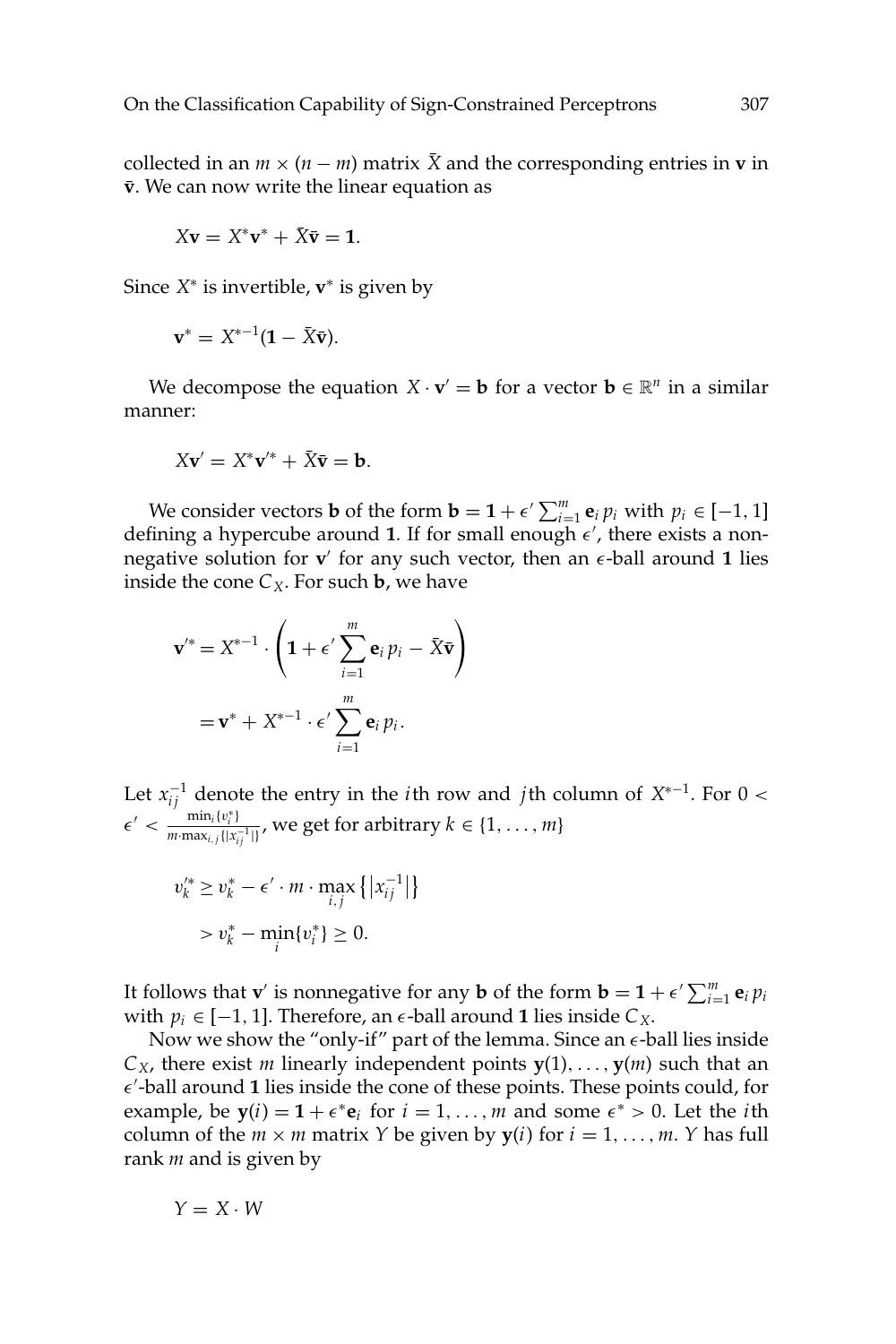for some nonnegative matrix *W*. *W* might have rows with zero entries only. However, rows of *W* with nonzero entries correspond to a set of columns of *X* consisting of *m* linearly independent vectors. More precisely, the set

$$
R_W(X) = \{ \text{column } i \text{ of } X | \exists j : w_{ij} > 0 \}
$$

contains *m* linearly independent vectors. Otherwise, *Y* could not have full rank.

There exists a unique and nonnegative **v**<sup>∗</sup> such that  $Y \cdot \mathbf{v}^* = 1$ . Since  $Y = X \cdot W$ , we have

$$
X\cdot W\cdot \mathbf{v}^*=\mathbf{1}.
$$

We consider the weight vector  $\mathbf{v} = W \cdot \mathbf{v}^*$  (hence, we have  $X \cdot \mathbf{v} = 1$ ). We assume that **v**<sup>∗</sup> is positive in the following (this will be proven at the end of this proof). Since *W* is nonnegative, it follows from the assumption that **v**<sup>∗</sup> is positive that **v** has nonzero entries for rows of *W* that are not entirely consisting of zeros. Hence,

$$
R_{\mathbf{v}}(X) = \{\text{column } i \text{ of } X | v_i \neq 0\} = \{\text{column } i \text{ of } X | \exists j : w_{ij} > 0\} = R_W(X).
$$

Hence, under the assumption that **v**<sup>∗</sup> is positive, *R***v**(*X*) contains *m* linearly independent vectors (see arguments about  $R_W(X)$  given above).

It remains to be shown that **v**<sup>∗</sup> is positive. The solution to  $Y$ **v**<sup>\*</sup> = **1** is unique, and  $v_i^* \geq 0$  holds for  $i = 1, ..., m$ . In the following we consider the case of zero entries in  $\mathbf{v}^*$ . Recall that an  $\epsilon$ -ball around 1 lies inside  $C_Y$  and that **v**<sup>∗</sup> is the solution to  $Y$ **v**<sup>\*</sup> = **1**. Assume that  $v_i^* = 0$  for some  $i \in \{1, ..., m\}$ . Since an  $\epsilon$ -ball around **1** lies inside  $C_Y$ , there exists an  $\epsilon' > 0$  such that for arbitrary  $j \in \{1, ..., m\}$  and  $p \in \{-1, 1\}$ , there exists a nonnegative  $\mathbf{v}'(j, p)$ such that

$$
\mathbf{v}'(j, p) = Y^{-1} \left( \mathbf{1} + \epsilon' \mathbf{e}_j p \right)
$$
  
=  $Y^{-1} \mathbf{1} + Y^{-1} \epsilon' \mathbf{e}_j p$   
=  $\mathbf{v}^* + Y^{-1} \epsilon' \mathbf{e}_j p$ .

The *i*th component of  $\mathbf{v}'(j, p)$  is therefore (note that *i* was chosen such that  $v_i^* = 0$ 

$$
v'_{i}(j, p) = \epsilon' \mathbf{e}_{i}^{T} Y^{-1} \mathbf{e}_{j} p
$$

$$
= \epsilon' \cdot p \cdot c(j),
$$